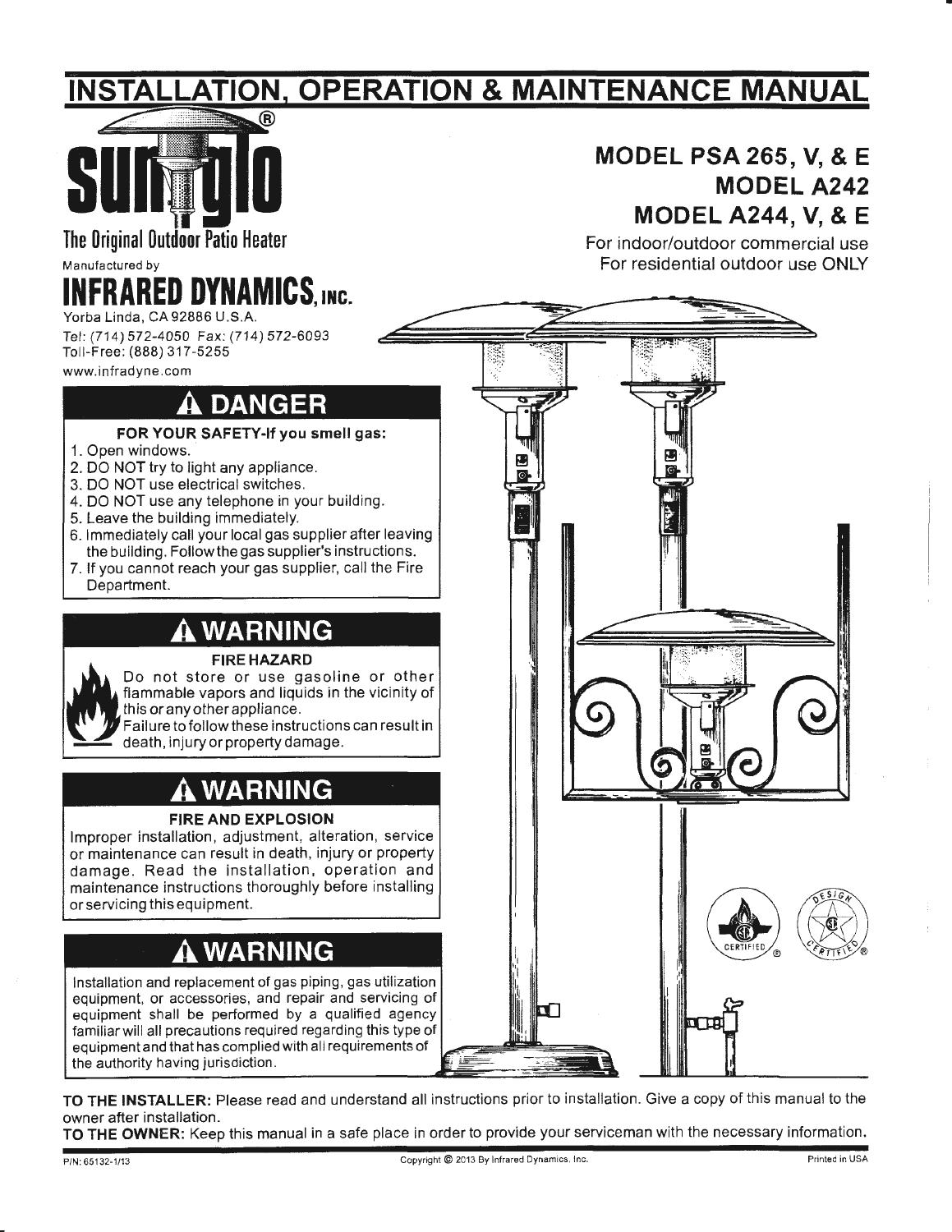## **TABLE OF CONTENTS**

 $\sim$   $\sim$ 

| <b>Warning Labels</b> |
|-----------------------|
|                       |
|                       |
|                       |
|                       |
|                       |
|                       |
|                       |
|                       |
|                       |
|                       |
|                       |
|                       |
|                       |
|                       |
|                       |
|                       |
|                       |
|                       |
|                       |
|                       |
|                       |
|                       |
|                       |
|                       |
|                       |
|                       |
|                       |
|                       |
|                       |
|                       |
|                       |
|                       |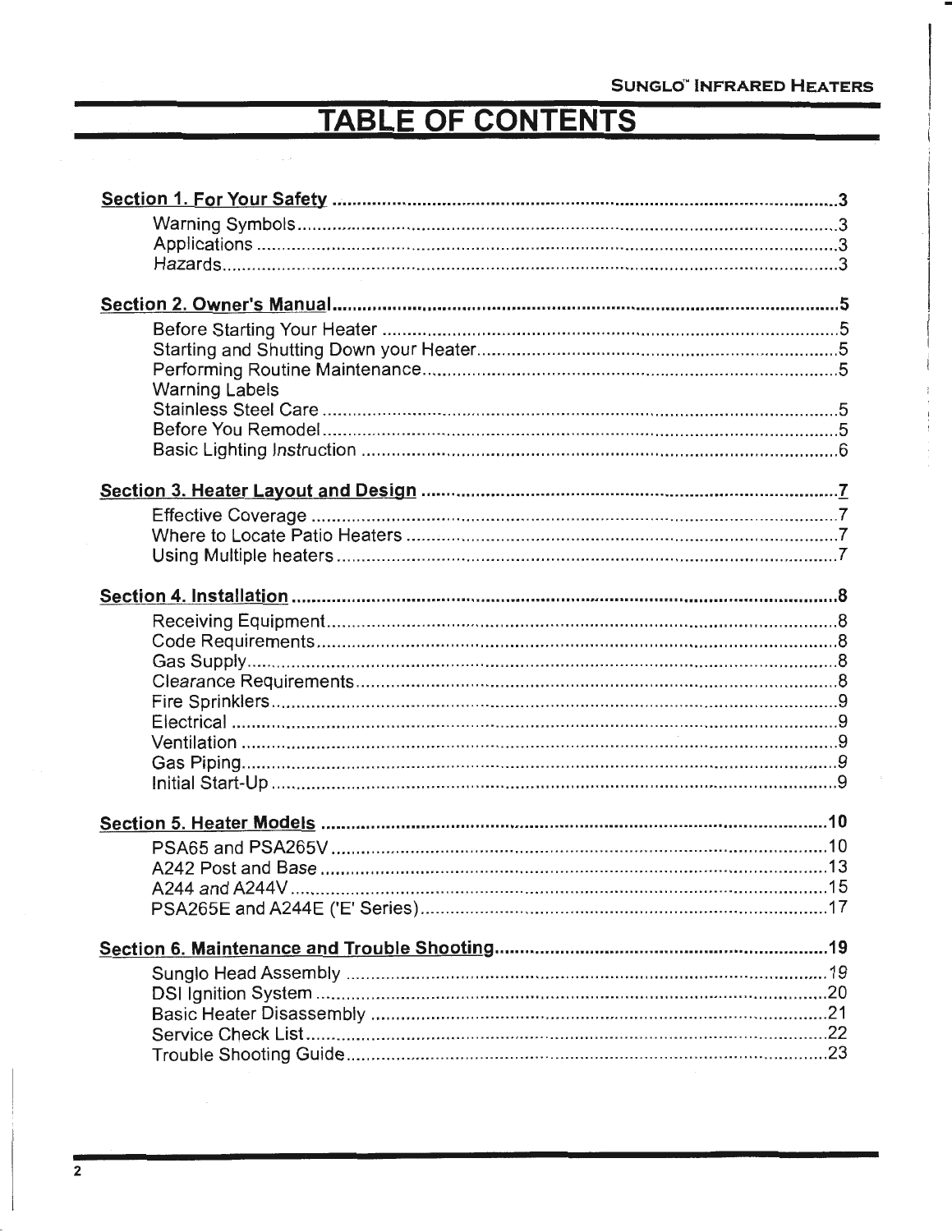## FOR YOUR SA



### Application

This is not an explosion proof heater. Consult your local Fire Marshall, insurance carrier and other authorities for approval of the proposed installation.

Sunglo™ heaters are designed and certified for commercial indoor/outdoor and residential outdoor applications and are NOT approved for use in any indoor residential application. This includes, but not limited to, attached garages, living quarters, solarium, etc. Consult the local Fire Marshall and/or insurance provider if unsure of your application.

### Warning Symbols

Safety is the most important consideration with installing, operating, and maintaining this gas appliance. You will see the following symbols and signal words when there is a hazard related to safety or property damage.

# A. DANGER

DANGER indicates there is an immediate threat which if not avoided could result in death or injury.

A. WARNING

A. CAUTION

WARNING indicates a potential hazardous situation which, if not avoided, could resulted in death or injury

CAUTION indicates a potential hazardous situation which, if not avoided, could result in minor or moderate injury

### A. WARNING



Not For Indoor Residential Use. Installation of an infrared heater system in residential indoor spaces may result in death, serious injury or property damage. In residential applications this heater may only be used outdoors.

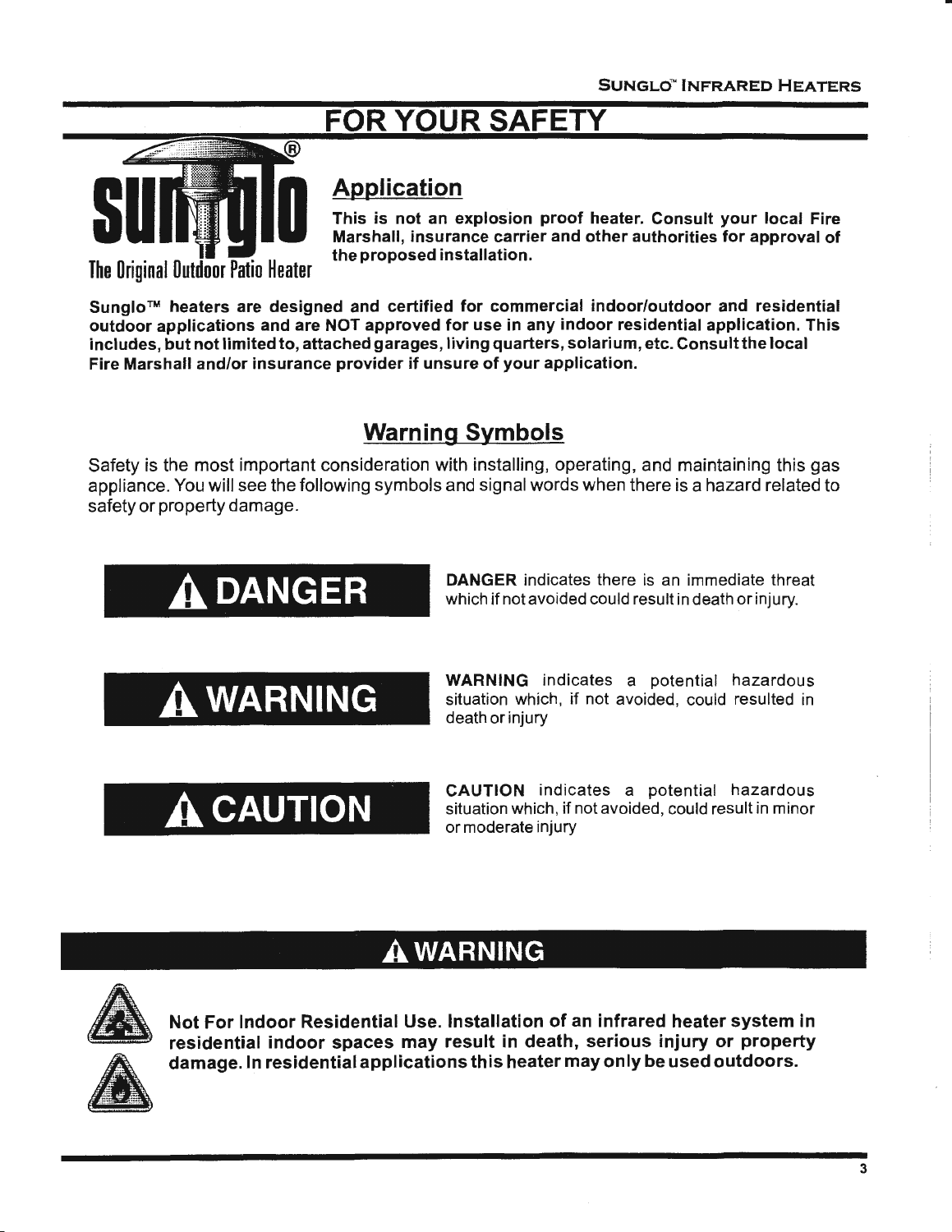## **A WARNING**



Improper connected gas lines may result in death or serious injury, explosion, poisonous fumes, toxic gases, asphyxiation. Connect gas lines in accordance to national, state, provincial and local codes



Placement of explosive objects, flammable objects, liquid and vapors close to the heater may result in explosion, fire, property damage, serious injury or death. DO NOT store, or use, explosive objectives, liquids and vapor in the vicinity of the heater.



Failure to comply with published clearance to combustibles could result in death, injury and/or property damage.



In locations used for the storage of combustible materials, signs must be posted to specify the maximum permissible stacking height to maintain the required clearances from the heater to the combustible, Signs must either be posted adjacent to the heater switch or other off/on control or other conspicuous location.

#### **Hazards Include:**

For maximum safety the building must be evaluated for hazards before installing the heater system including the following:

- Gas and electrical lines **•** Vehicle parking area
- Combustible and explosive materials Vehicles with lifts or cranes
- 
- Areas of high chemical fume concentrations Lights
- Provisions for accessibility to heater Sprinkler heads
- Adequate clearance around air openings Overhead doors and tracks
- Combustion and ventilating air supply  **Pirty**, contaminated environment
- 
- 
- Chemical storage areas Storage areas Storage areas with stacked materials
	-
	-
	-
	-

A critical safety factor to consider before installation is the clearance to combustibles materials. Clearance to combustible is defined as the minimum distance you must have between the heater casing and the combustible items. Consideration must also be made for moving objects around the infrared heater. The following is a partial list of items to maintain clearances from:

#### **Combustible Items:** Moving Objects

- 
- 
- 
- 
- Wall or Roof Insulation Sprinkler heads
- 

- Wood Umbrellas
- Paper  **Awnings**
- Fabric Movable Partitions
- Chemicals Chemicals Stage Components
	-
- Drywall **All Heat Sensitive Objects**

When installing infrared heating systems, the minimum clearance from combustible materials must be maintained. These distances are shown in page 8 and on the minimum clearance to combustibles label found on the heater. If you are unsure of the potential hazards, consult your local Fire Marshall, fire insurance carrier or other qualified authorities on the installation of gas-fired infrared heater for approval of the proposed installation.



**PROP. 65 CARBON MONOXIDE WARNING!!! If not installed, operated and maintained in accordance with manufacturer's instructions, this product could expose you to substances in the fuel or from combustion, including Carbon Monoxide, which can cause death or serious illness, and which are known to the State of California to cause cancer, birth defects or reproductive harm.**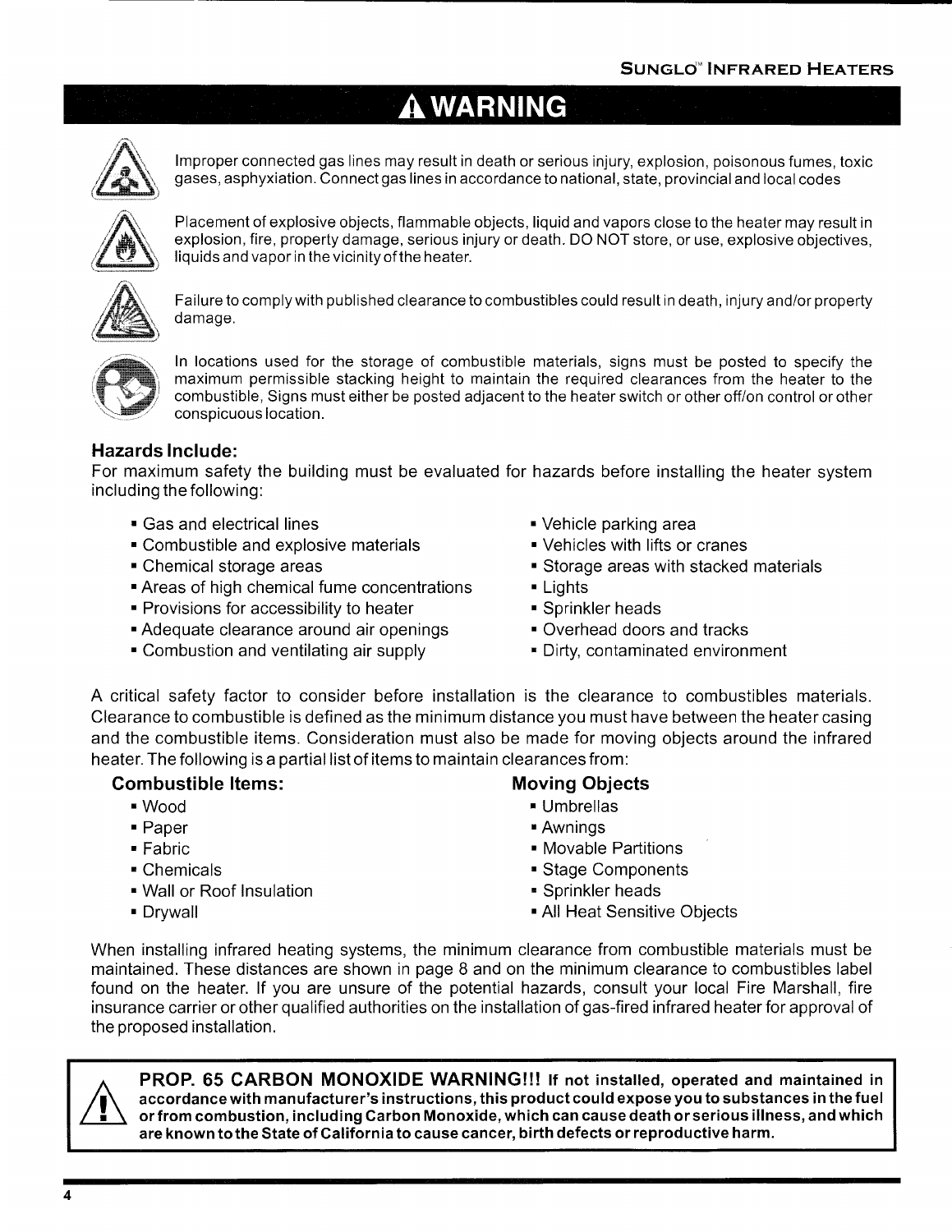## **OWNER'S MANUAL**

#### **Before Starting Your Heater**

Before you start your heater examine the heater installation to determine that:

- Areas immediately around the heater including the air inlet and flue areas are free from obstructions.
- Physical support of the heater is sound.
- There is no obvious deterioration of the heater.
- Portable type heaters must be placed on level and adequate footing.

#### **Starting and Shutting Down Your Heater**

Sunglo heaters can utilize a variety of gas control systems. With some models it is necessary to light a pilot while other models have a fully automatic ignition system. Identify the model of your heater on the Basic Lighting Instructions chart on page 6 and follow the lighting instructions. If heater fails to light or does not heat properly discontinue use of the heater and contact your local distributor, or qualified service agency.

#### **Performing Routine Maintenance**

Overtime, particularly during long periods of disuse, the heater can accumulate dirt and debris in and around the pilot and the burner. Routine maintenance should be performed at least once a year by a qualified service agency to insure the heater is operating properly. More frequent service may be required for heaters located near waterfronts.

#### **Warning Labels**

It is important that warning labels including the lighting instruction are not removed from the heater. If labels are damaged, replacement labels are available from your local dealer or the factory.

#### **Stainless Steel Care**

Stainless steel does not "rust"; however air pollution can leave brown deposits on heaters. We recommend washing the stainless steel post and base only with a mild detergent solution and wiping it dry with a soft cloth to bring back the original shine. The stainless steel may be expected to permanently darken around the top of the heater.

#### **Before You Remodel**

Should you plan to make any changes to the patio or building structure after heaters have been installed, your heater installation must be reviewed by a qualified

agency to insure that clearances from combustible material and ventilation requirements are maintained after alterations are complete. When plastic curtains or drops are used to enclose a patio you must take steps to insure that all Sunglo™ heaters have the required permanent access to outside air. If a patio is to be partially enclosed a qualified agency familiar with this type of heating equipment must be consulted to insure the safe operation of this equipment.



**Basic Lighting with Sunglo™ Manual Control (See lighting instructions pertaining to your heater model on page 6.)** 

## **WARNING**

**PROP. 65 CARBON MONOXIDE WARNING! If not installed, operated and maintained in accordance with manufacturer's instructions, this product could expose you to substances in the fuel or from combustion, including Carbon Monoxide, which can cause death or serious illness, and which are known to the State of California to cause cancer, birth defects or reproductive harm.**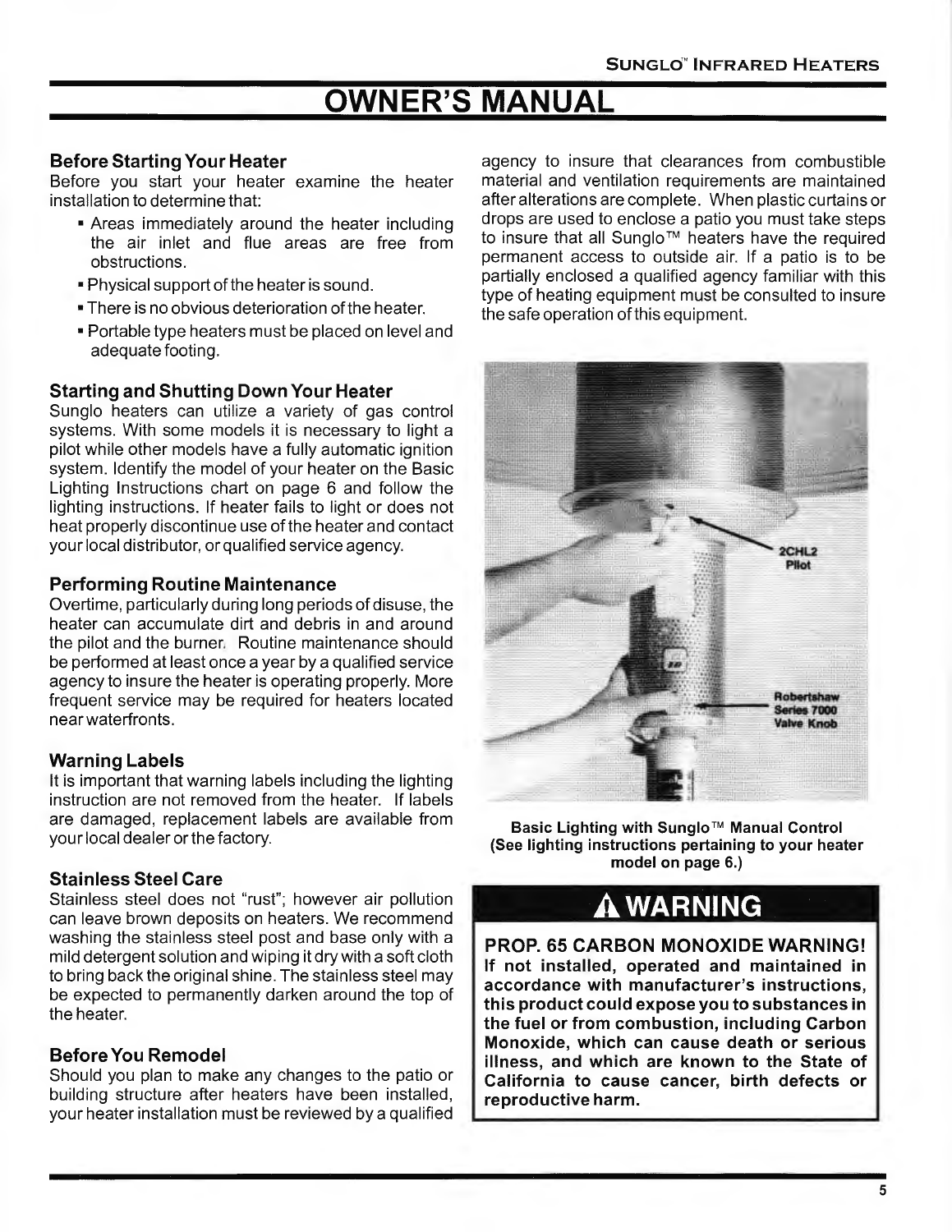## **BASIC LIGHTING INSTRUCTIONS**

| Model                                                                                                                                                                                 | Lighting Instructions Control Description                                                                                                                                                                                                                                                                                                                                                                                                                                                                                           |                                                                                                                                                                                                                                                                                                                                                      |
|---------------------------------------------------------------------------------------------------------------------------------------------------------------------------------------|-------------------------------------------------------------------------------------------------------------------------------------------------------------------------------------------------------------------------------------------------------------------------------------------------------------------------------------------------------------------------------------------------------------------------------------------------------------------------------------------------------------------------------------|------------------------------------------------------------------------------------------------------------------------------------------------------------------------------------------------------------------------------------------------------------------------------------------------------------------------------------------------------|
| PSA265, A242, A244<br>Ø,<br>Match<br>Pilot Hole<br>Control Knob<br>Ø                                                                                                                  | To Light Pilot:<br>Rotate control knob to "Pilot' position.<br>Firmly depress knob for 30 seconds while<br>lighting pilot through 1/2 diameter lighting<br>hole above control. Pilot should remain lit.<br>To Turn Heater ON:<br>Rotate control knob to "ON" position.<br>To Turn Heater and Pilot OFF:<br>Rotate control knob to Pilot" position,<br>depress slightly and turn to "OFF" position.<br>Wait 5 minutes alter complete shutdown of<br>heater before relighting pilot.                                                  | <b>MANUAL CONTROL</b><br>This heater utilizes a standing pilot<br>with thermocouple safety shutoff.<br>This heater can be either lit with a<br>match or a long stem lighter.<br>The manual control allows you to<br>regulate the heat.                                                                                                               |
| PSA265, A242, A244<br><b>WITH DSI</b><br><b>Optional</b><br>Match Lighting<br><b>Red Button</b><br>DSI Ignition<br>Control Knob                                                       | To Light Pilot:<br>Rotate control knob to "Pilot' position.<br>Firmly depress knob for 30 seconds while<br>pressing the red button on the side of the<br>heater. Pilot should remain lit.<br>To Turn Heater ON:<br>Rotate control knob to "ON" position.<br>To Turn Heater and Pilot OFF:<br>Rotate control knob to Pilot" position,<br>depress slightly and turn to "OFF" position.<br>Wait 5 minutes alter complete shutdown of<br>heater before relighting pilot.                                                                | <b>MANUAL CONTROL WITH</b><br><b>DSI</b><br>This heater utilizes a standing pilot<br>with thermocouple safety shutoff.<br>This heater is equipped with a<br>battery operated spark ignition to<br>light the pilot<br>This heater can be either lit with a<br>match or a long stem lighter.<br>The manual control allows you to<br>regulate the heat. |
| <b>PSA265V &amp; A244V</b><br>Match<br>Pilot Hole<br>Control Knob<br>NOTE: 24VAC electrical power<br>is required to turn ON main<br>burner after pilot is lit.                        | To Light Pilot:<br>Rotate control knob to "Pilot' position.<br>Firmly depress knob for 30 seconds while<br>lighting pilot through 1/2 diameter lighting<br>hole above control. Pilot should remain lit.<br>To Turn Heater ON:<br>Rotate control knob to "ON" position and<br>turn on 24 VAC electrical power to heater.<br>To Turn Heater and Pilot OFF:<br>Rotate control knob to Pilot" position,<br>depress slightly and turn to "OFF" position.<br>Wait 5 minutes alter complete shutdown of<br>heater before relighting pilot. | <b>MANUAL CONTROL WITH</b><br><b>24 VAC ACTUATOR</b><br>This heater utilizes a standing pilot<br>with thermocouple safety shutoff.<br>This heater can be either lit with a<br>match or a long stem lighter.<br>The 24 VAC Actuator allows you<br>to turn ON/OFF the main burner<br>with a switch.                                                    |
| <b>PSA265E &amp; A244E</b><br>e.<br>Keep Cover Shut<br>DO NOT Attempt to<br>match light heater<br>Reset Switch Only<br>NOTE: 24VAC electrical power<br>is required to turn ON heater. | To Turn Heater ON:<br>1. Turn the gas valve "ON".<br>2. Turn "ON" Electrical Switch (24 VAC<br>only)<br>To Turn Heater OFF:<br>1. Turn the electrical power "OFF".<br>2. Turn the gas valve "OFF".<br><b>Warning: If burner fails to ignite, shut OFF</b><br>electrical power and wait (5) minutes<br>before repeating lighting process.<br>Warning: DO NOT attempt to light this<br>heater manually.                                                                                                                               | <b>ELECTRONIC CONTROL</b><br>(DO NOT MATCH LIGHT)<br>This heater utilizes a electronic<br>ignition and flame monitoring thru<br>flame rectification.<br>This heater requires 24 VAC in<br>order to operate.                                                                                                                                          |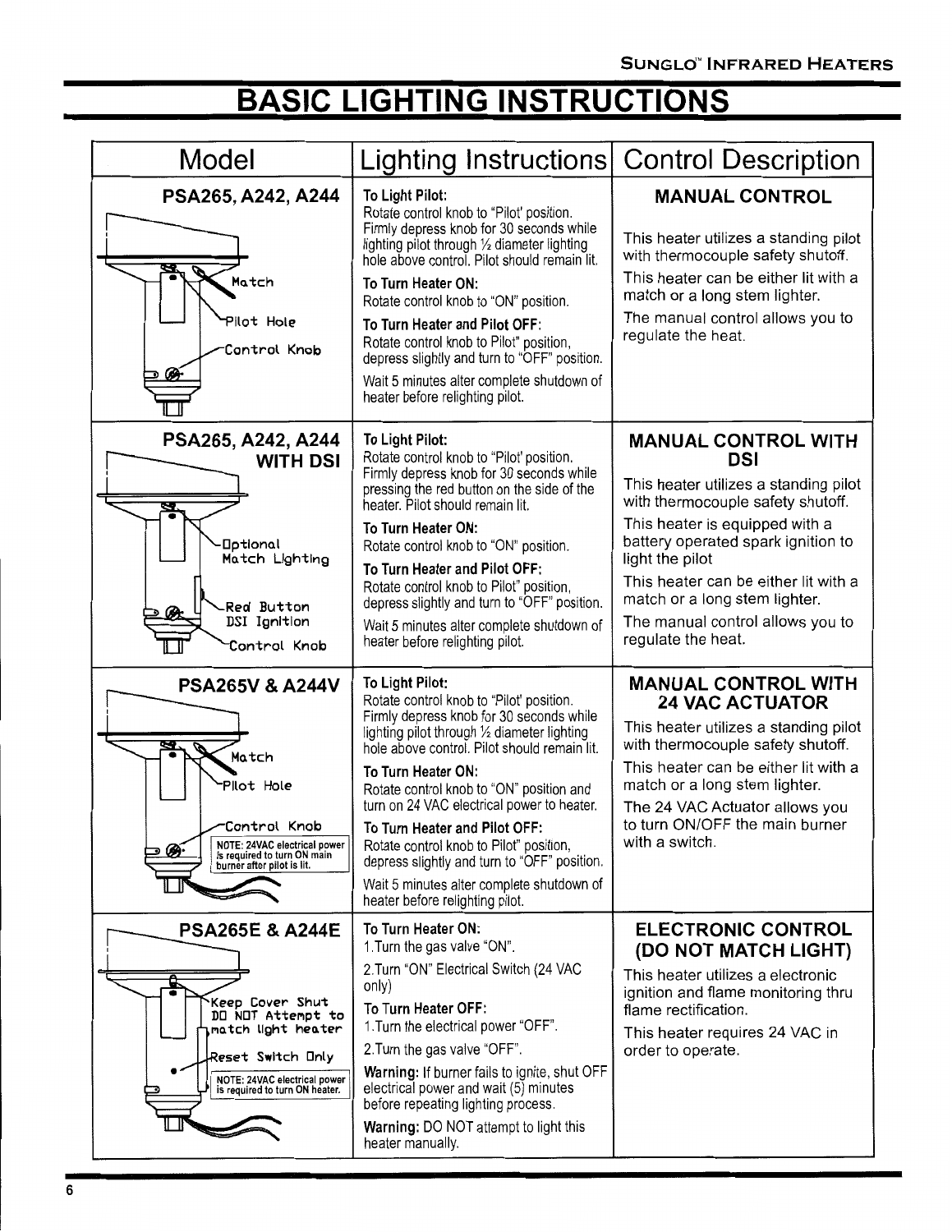## **HEATER LAYOUT AND PATIO DESIGN**

#### **There are a number of considerations in determining the type and number heaters to be used and their location on your outdoor patio.**

**Concept of Patio Heating:** Hot air is not an option for heating an outdoor patio so a patio heater uses radiant heat like we receive from the sun.

**Radiant Heat:** Is the type of heat you receive from a fireplace, potbelly stove, or the sun. It is an infrared wave length that heats objects without first heating the intervening air. Unlike ultra violet light there is no sunburn or sun tanning affect. Infrared will not attract insects.

**Patio Heater:** Is an unvented gasfired infrared heater designed to concentrate radiant heat in outdoor areas.

**Definition of Outdoors** (For the purposes of these instructions). An appliance is considered to be outdoors if installed with shelter no more inclusive than:

- 1. With walls on all sides, but with no overhead cover.
- 2. Within a partial enclosure which includes an overhead cover and no more than two side walls. These side walls may be parallel, as in a breeze way, or at right angles to each other.
- 3. Within a partial enclosure which includes an overhead cover and three side walls, as long as 30 percent or more of the horizontal periphery of the enclosure is permanently open.

#### **EFFECTIVE RANGE (COVERAGE):**

The comforting warmth from a single Sunglo™ Heater will cover a 12' to 20' circle. The Sunglo™ is a "comfort" heater," and the coverage is the area in which people will received a comforting amount of warmth. Some people will require more or less warmth than others to be comfortable and will either turn the heater up or down, or move closer or farther away as they desire.

#### **WHERE TO LOCATE PATIO HEATERS:**

Sunglo™ Heaters naturally attract people to their infrared warm glow. Locate heaters where people can readily gather, sit or stand comfortably, and where furnishings can easily be moved to best accommodate the radiating warmth.



#### **GENERAL RULES FOR LOCATING HEATERS:**

A Sunglo™ Patio Heater can operate effectively to maintain comfort even in completely exposed areas, although weather protected areas are desirable. Weather and wind protection allows the surrounding air to be warmed to enhance the direct radiant warming effect.

#### **Breezy Conditions:**

Sunglo™ heaters are designed to work well under a variety of outdoor conditions, however under certain conditions they work better than others and under some conditions they should not be operated at all. The heater can be operated under breezy conditions when the cross wind is 0- 10 mph. If heaters are mounted on the edge of a precipice or sea cliff where wind is directed upwards into the reflector hood, damage to the heater can occur. Upward thrusts of wind can also be cause by wind walls or architectural elements near the heater. The patio must be designed to protect against this type of condition .

#### **WHEN MULTIPLE HEATERS ARE USED:**

When more than one heater is used in an area, it is generally preferable to locate them close together. Multiple heaters located on 8' to 15' centers give overlapping heat patterns increasing the overall effective coverage for each heater.



#### **CONTROL SYSTEMS:**

Sunglo<sup>™</sup> heaters are available with a va riety of control systems from manual controls requiring no electrical connections to a 24 VAC fully automatic ignition and control system (see Basic Lighting Instructions on page  $6$ ). It is recommended that when multiple heaters are used, that the electrical circuitry be arranged so heaters can be switched individually or in groups to provide maximum flexibility for heating the patio.

### **SUGGESTED SPACING WHEN MULTIPLE HEATERS**



**Spacing For: WELL PROTECTED AREAS AND MILD CLIMATIC CONDITIONS** 



**Spacing For: SEMI EXPOSED AREAS WITH AVERAGE WEATHER CONDITIONS** 



**Spacing For: COMPLETELY EXPOSED AREAS WITH SEVERE WEATHER CONDITIONS**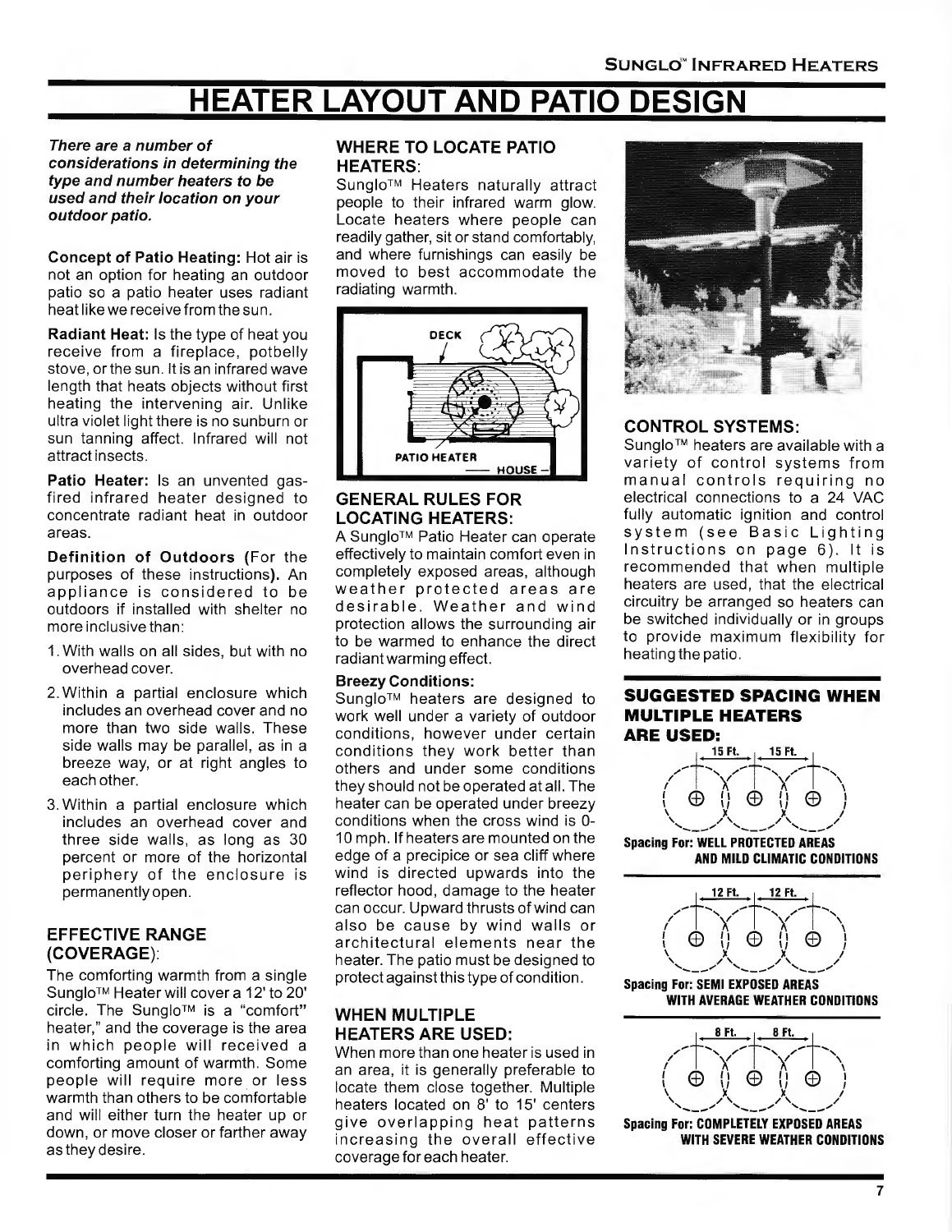## **INSTALLATION AND SERVICE INSTRUCTIONS**

#### **Receiving Equipment**

On receipt of equipment it is suggested that a visual inspection be made for external damage to the carton. If the carton is damaged, a note should be made on the Bill of Lading when signing for the equipment. Remove the heater form the carton. If there is damage, report the damage to the carrier immediately.

Each Sunglo rM heater is carefully tested and adjusted at the factory. Before attempting to install this equipment a thorough inspection is required to insure the heaters are in the original condition from the factory. Check for any loose parts or damage such as dents or parts that may affect the operation of the heater. If there is any question in regards to the condition of the equipment contact the factory.

### **INSTALLATION INSTRUCTIONS**

#### **Important Notice**

These instructions are intended for qualified personnel, specifically trained and experienced in the installation of this type of equipment and related system components. Some states or provinces require installation and service personnel to be licensed. If your state or province is such, be sure your contractor bears the appropriate license. Persons not qualified shall not attempt to install this equipment nor attempt repairs.

#### **Code Requirements**

Installation must be in accordance with local codes, or in the absence of local codes, with the latest edition of the National Fuel Gas Code, NFPA 54/ANSI Z223.1 and National Electrical Code ANSI/NFPA 70, and for Canada, the latest edition of CAN/CGA-B149.1 and B149.2 and Canadian Code, CSA C22.1 Part 1 and Part 2.

- Heaters to be installed in Aircraft hangars must be installed in accordance with the American National Standard for Aircraft Hangars , ANSI/NFPA No. 409.
- Heaters to be installed in Public Garages must be installed in accordance with NFPA No. 88A, Standards for Parking Structures.
- Heaters must be installed so that minimum clearances marked on the heater will be maintained from vehicles parked below the heater.
- Each heater must be electrically grounded in accordance with the National Electrical Code ANSI/NFPA 70, when an external electrical source is utilized. In Canada, the GSA Canadian Electrical Code, C22.1 Part 1 applies.

#### **Gas Supply**

The gas inlet supply pressure and manifold pressure required for each heater are listed below. For gas supply line pressures in excess of  $\frac{1}{2}$  psig, consult your representative or the factory.

| Gas Inlet Pressure Nat Gas Propane |  |  |
|------------------------------------|--|--|
|------------------------------------|--|--|

| Maximum Pressure  | $\frac{1}{2}$ psig | 11"W.C.  |
|-------------------|--------------------|----------|
| Minimum Pressure  | 6" W.C.            | 11"W.C.  |
| Manifold Pressure | 5" W.C.            | 11" W.C. |

It is important that the gas piping system be adequately sized for all the gas appliances it serves.

#### **Clearance Requirements**

Each heater must be installed such that the following "Minimum Clearances to Combustible Materials" are maintained .

Combustible materials include wood , compressed paper, plant fibers, plastics, Plexiglas® or other materials capable of being ignited or burned . Such materials shall be considered combustible even though flame-proof, fire retardant treated or plastered . Additional clearance may be required for vinyl siding, glass, painted surfaces and other materials that may be damaged by radiant or convection heat.

The stated clearance to combustible materials represents a surface temperature of 90°F (32°C) above room temperature. Building materials with low heat tolerance may be subject to degradation at lower temperatures. It is the installer's responsibility to assure that adjacent materials are not subject to degradation.

In locations used for storage of combustible materials signs shall be posted to specify the maximum permissible stacking height to maintain required clearances from the heater to combustible materials.

#### **Clearance from combustibles**

| Top   | 18 inches | 46 cm  |
|-------|-----------|--------|
| Side  | 24 inches | 61 cm  |
| Below | 84 inches | 214 cm |

#### **Fire Sprinklers**

Fire Sprinklers must be located at an appropriate distance from each heater to avoid accidental activation of the sprinkler. Ethylene glycol or propylene glycol must never be used in fire sprinkle systems where heaters are present as these substances may become flammable when heated. A fire sprinkler professional must be consulted when heaters are installed to insure heaters and fire sprinklers are properly integrated. Specific guidelines for fire sprinkler can be found in NFPA 13, Installation of Fire Sprinkler Systems.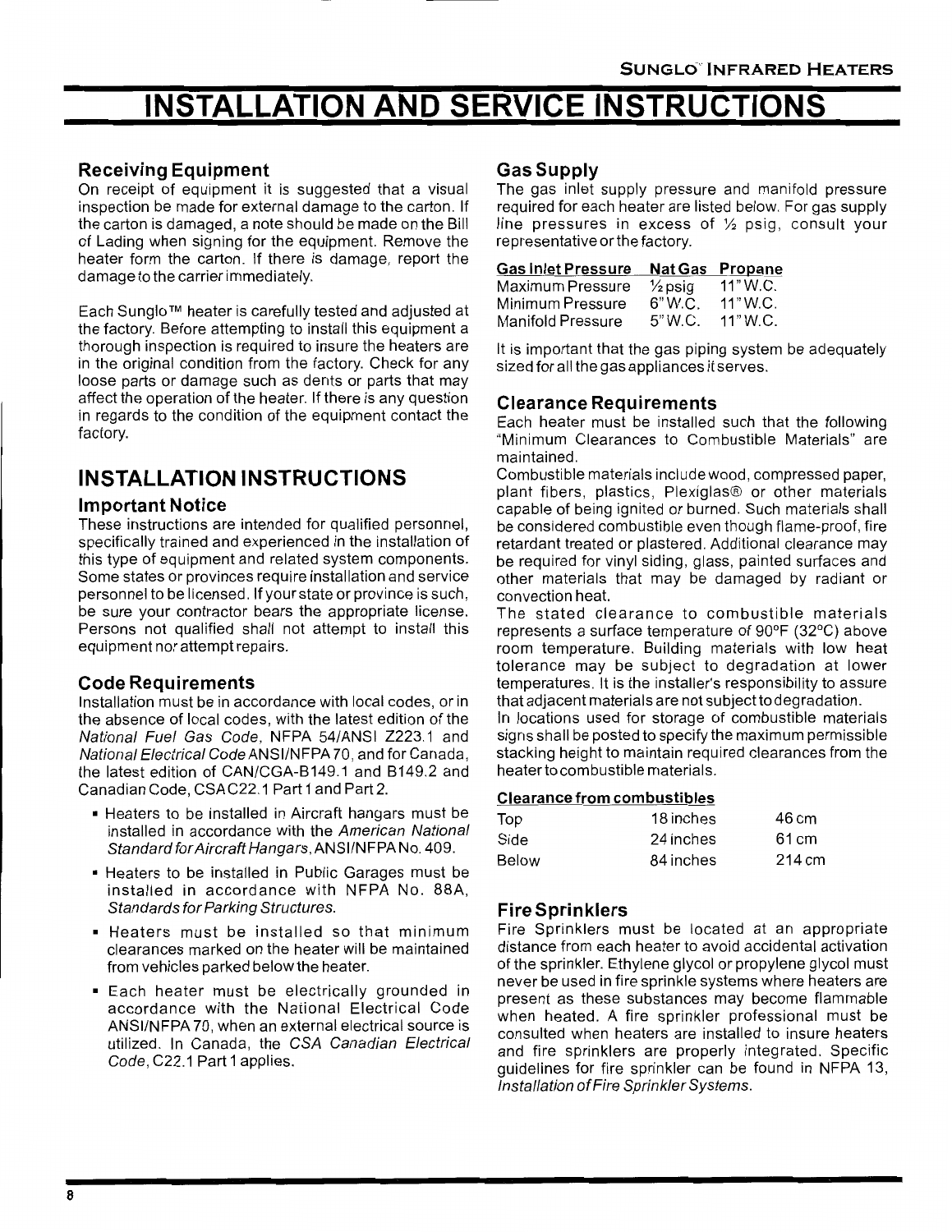#### **Electrical ('V" and 'E' model only)**

These heaters require 24 VAC to operate. The installer must provide a NEC Class 2 transformer. Each heater requires 20VAor0.8 amperes. When multiple heaters are connected to one transformer, the transformer must be sized to accommodate the entire load .

Control wire used to electrically connect one or more heaters together must have adequate capacity and insulation temperature rating for the total connected load. Use at least 18 GA wire up to 50 feet from heater to transformer or wall switch. Use a minimum of 16 GA wire for over 50 feet distance

If any of the original wire supplied with the appliance must be replaced, it must be replaced with wiring material having a temperature rating of at least 105° centigrade.

#### **Ventilation**

- 1.1t is required that areas above and below the heater be properly vented to allow for necessary combustion air and removal of combustion gases.
- 2.Heater shall be provided with natural or mechanical means to supply and exhaust at least 4 cfm per 1 ,000 BTU per hour of heater input. Exhaust opening for removing the flue products shall be above the level of the heaters.
- 3.Heater ventilation must comply with state and local codes.

#### **Gas Piping**

- 1. A minimum pipe size of  $\frac{1}{2}$ " is required for inlet piping. A  $\frac{1}{2}$ " leaver handled shut-off gas cock must be installed within 6 feet of the appliance for servicing the unit.
- 2. Gas lines must be adequately sized to carry the total connected gas load. Check with local and state plumbing and heating codes regarding sizing of gas lines
- 3.AII gas pipe connections to the heater(s) must be sealed with a gas pipe compound resistant to liquefied petroleum gases.
- 4.1nstallation of a drip leg in the gas supply line going to each heater is required to minimize the possibility of any loose scale or dirt within the gas supply line from entering the heater's control system.
- 5. When checking for gas leaks, do not use an open flame. Use a soap and water solution.
- 6. For gas supply line pressures in excess of  $\frac{1}{2}$  psig, consult the factory or your local representative.
- ?.Installation of a 1/8" N.P.T. plugged tapping accessible for test gage connections is required upstream ofthe gas supply connections to the heater.



**Figure 1. Normal Flame Position** 

#### **Initial Start-Up Procedure**

- 1. Make sure that gas lines are completly purged of air before attempting to light heater.
- 2. Follow lighting instructions on page 6 for your particular model.
- 3. Check all gas connections for leaks using soapy water.
- 4. Flame should travel completely around the inside of the emitter grid.
- 5. Emitter grid should become RED within 5 minutes (this may be difficult to see in bright sunlight.

**NOTE:** Some white smoke may appear during or just after the initial start-up of the heater. White smoke will dissipate with proceeding use.

#### **Servicing Instructions**

Service checks on these heater should be performed at least annually or more frequently depending on their use to verify the proper operation of these heaters. If the pilot fails to light or the heater does not heat properly the heater must be repaired before being put back into service.

- 1. Turn off gas and electrical before attempting any service to this appliance.
- 2. Remove reflector and emitter assembly from heater as shown on page 21 .
- 3. Using low pressure air (maximum of 30 psig) clear burner and pilot of any dirt or debris. NOTE: Appropriate eye protection must be worn.
- 4. Using a metal brush remove any accumulated dirt from the inside of the emitter grid.
- 5. Reassemble heater and observe whether heater has been restored to proper operation.
- 6.1f heater does not operate properly it maybe necessary to remove burner and orifice for cleaning .
- 7. Any corroded or deteriorated parts must be replaced .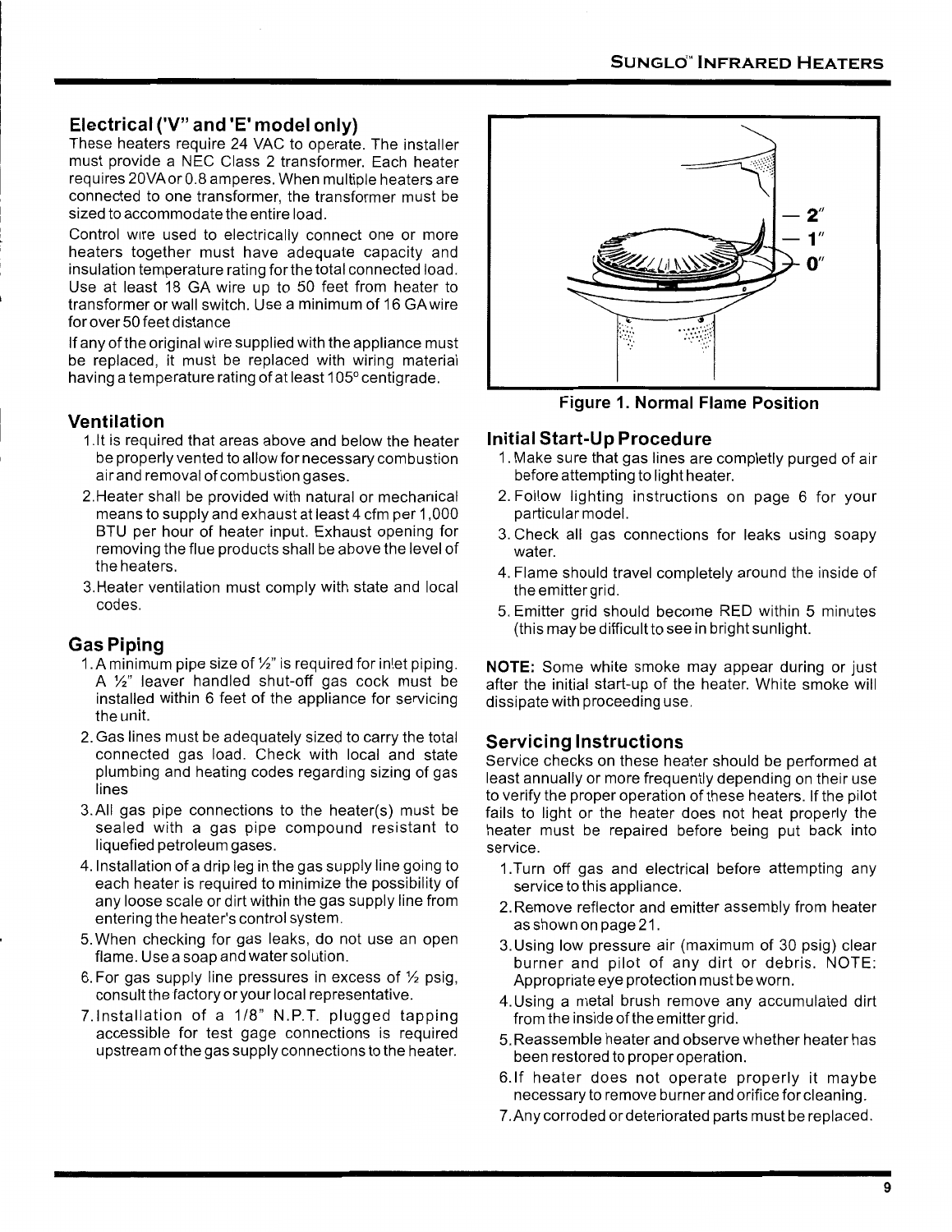## **HEATER MODELS**



 $10$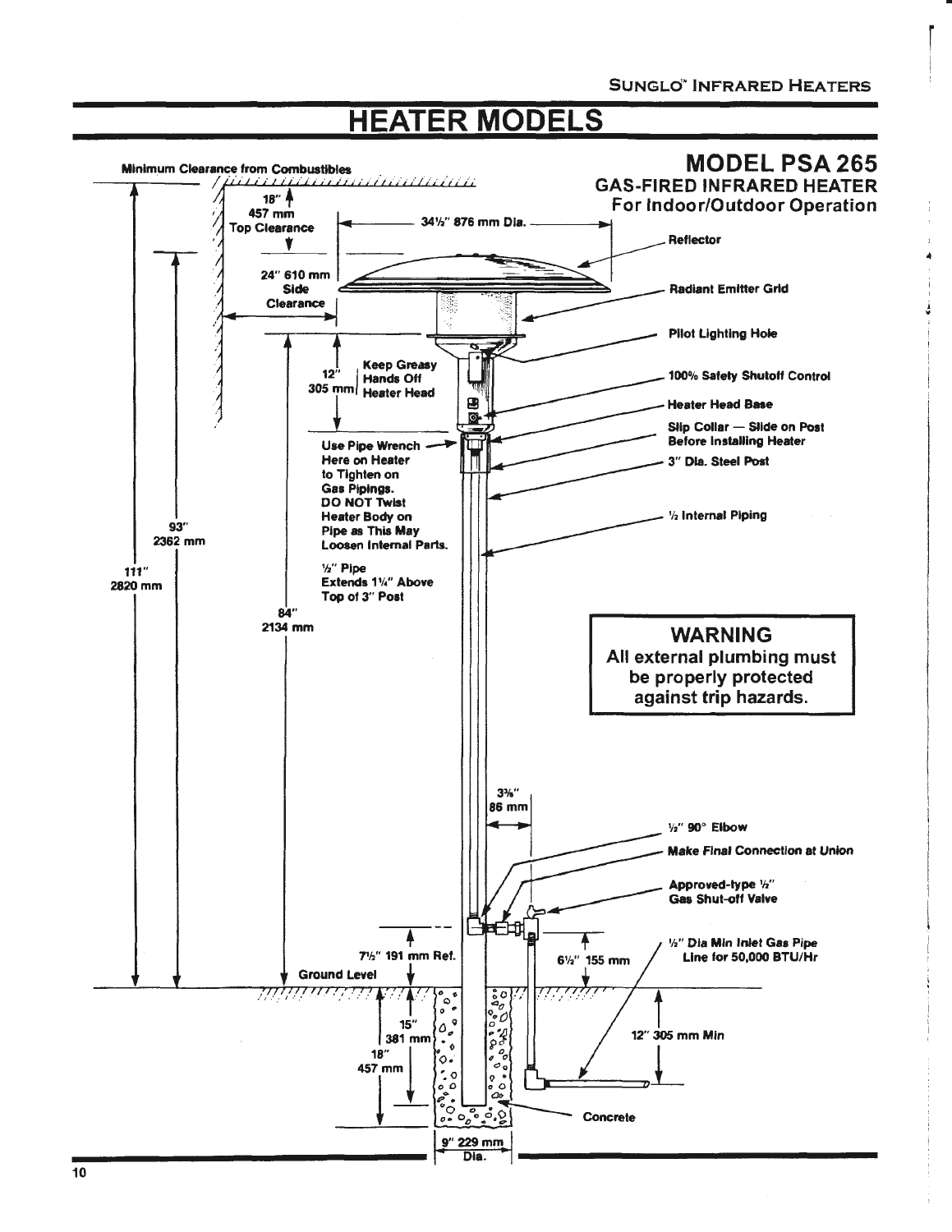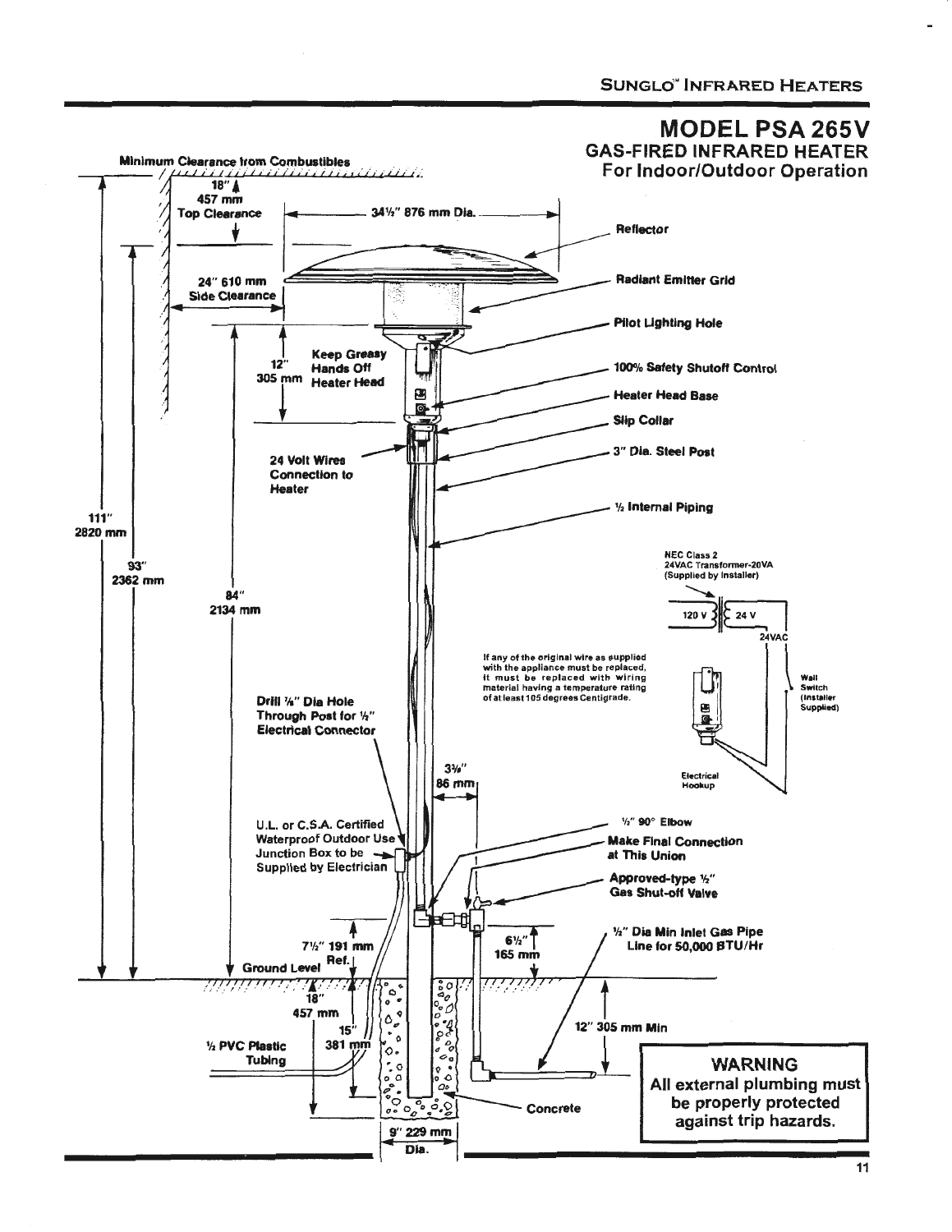**SUNGLd" INFRARED HEATERS** 

### **MODEL PSA 265V Replacement Parts List**

| Item           | Part No. | <b>Description</b>                                   |
|----------------|----------|------------------------------------------------------|
|                | 30257-1  | Collar, PH Black Slip                                |
| 2              | 70026    | Screw, #8 x 3/8" SWHSMS                              |
| $\overline{3}$ | 80008    | Pipe, $\overline{1/2}$ " x 62 $\overline{1/4}$ " Blk |
| 4              | 30266    | Post, A265 Blk-84" L                                 |
| 5              | 80023    | Elbow, 1/2" Blk                                      |
| 6              | 80078    | Elbow, 1/2" Street Blk                               |
| 7              | 80054    | Nipple, 1/2" X 1 1/2" Blk                            |
| 8              | 80024-2  | Union, 1/2" Blk                                      |
| 9              | 80003    | Nipple, 1/2" x Close                                 |
| 10             | 90063    | Valve, Jomar T205 1/2"                               |

÷

÷,

 $\mathbf{6}$ 

9

10

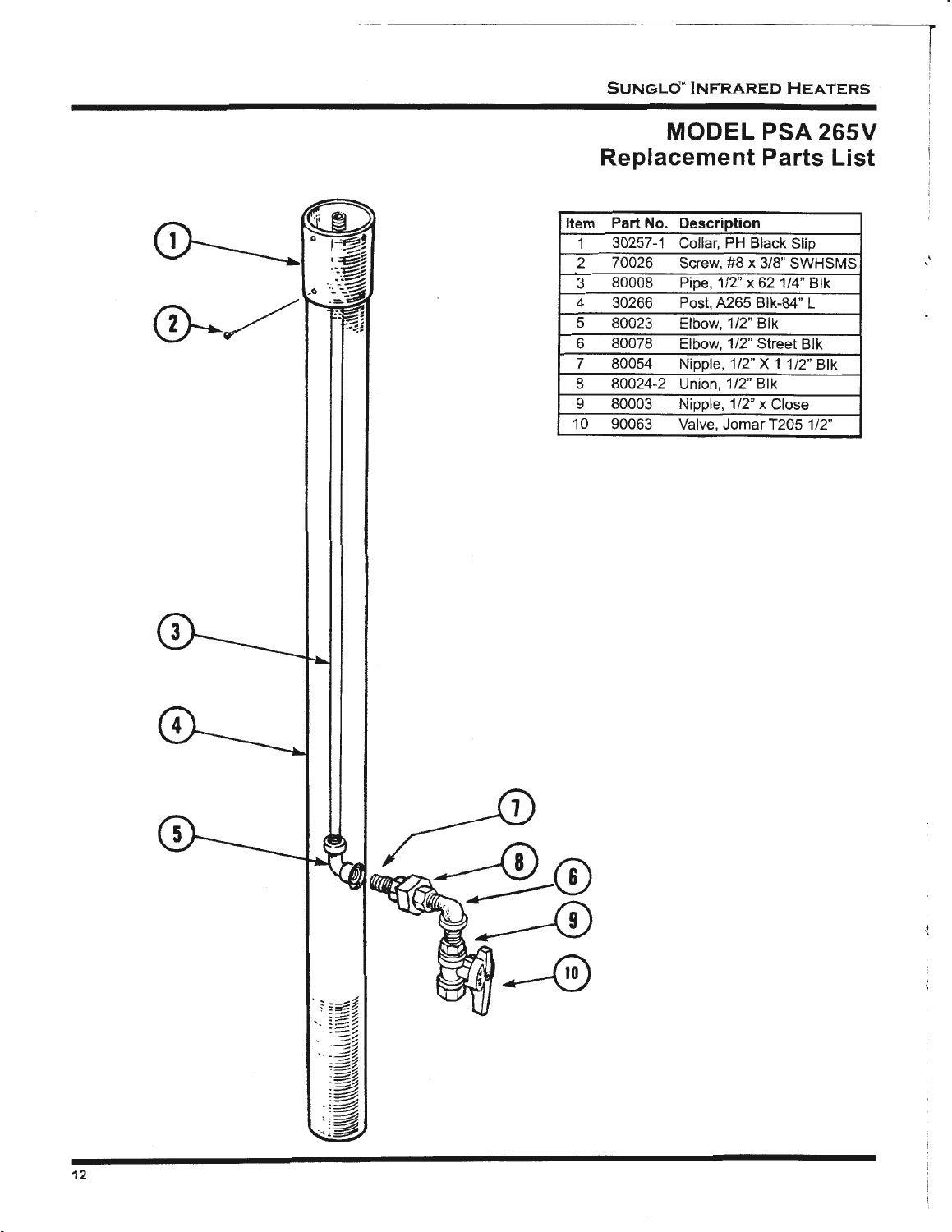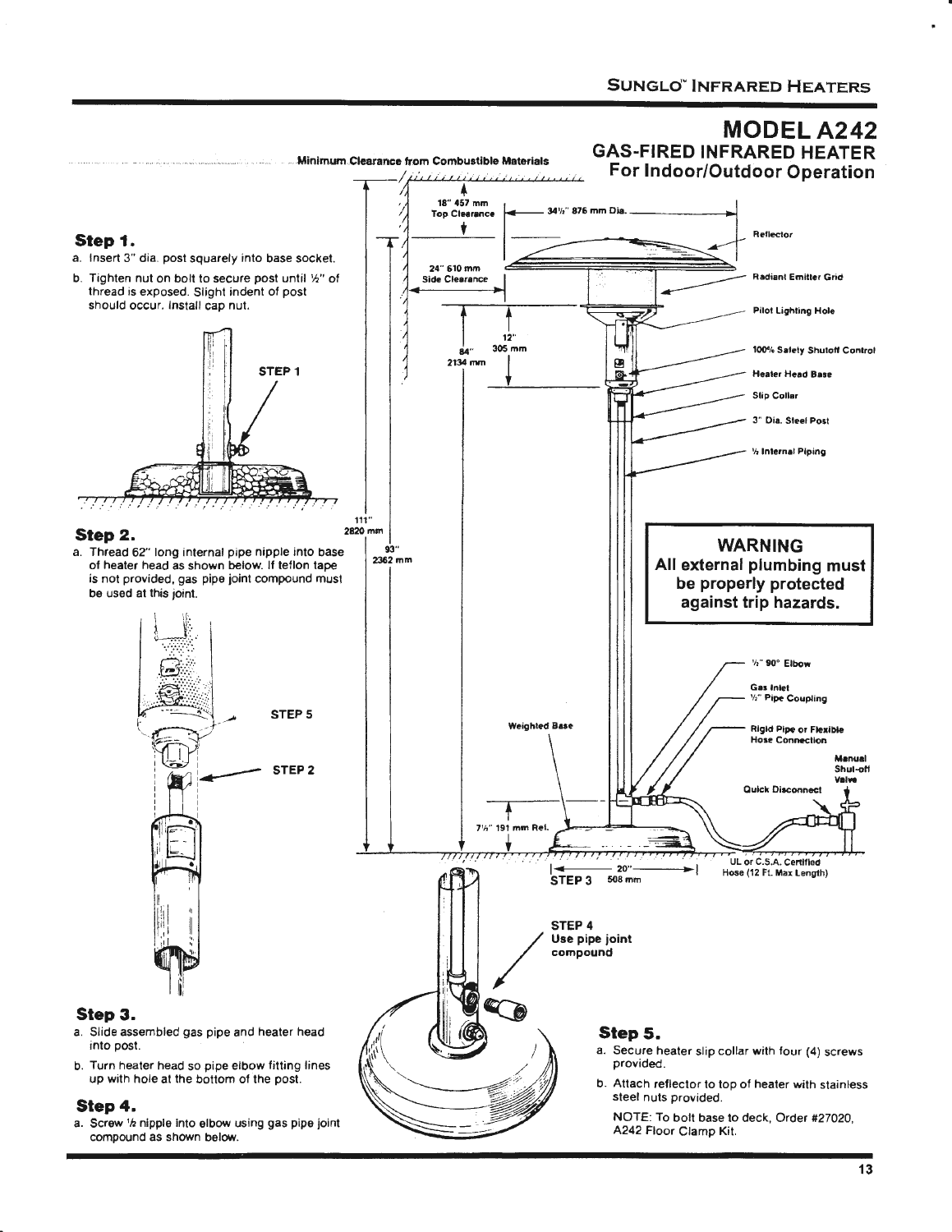I"

### **MODELA242 Replacement Parts List**

| lltem | Part No. | <b>Description</b>                        |
|-------|----------|-------------------------------------------|
|       | 30257-1  | Collar, PH Black Slip                     |
| 2     | 70026    | Screw, #8 x 3/8" SWHSMS, ZN               |
| 3     | 80008    | Pipe, $1/2$ " x 62 $1/\overline{4}$ " Blk |
| 4     | 30264    | Post, A242 Blk-68 1/2" L                  |
| 5     | 80023    | Elbow, 1/2"                               |
| 6     | 10264-3  | Assy, A242 Base                           |
| 7     | 80054    | Nipple, 1/2" X 1 1/2" Blk                 |
| 8     | 80019    | Coupling, 1/2" Blk                        |
| 9     | 27027    | PKG, A242 Post Bolt                       |
| $10*$ | 27020    | PKG, A242 Floor Clamp                     |

\*Optional

 $\circledR$ 

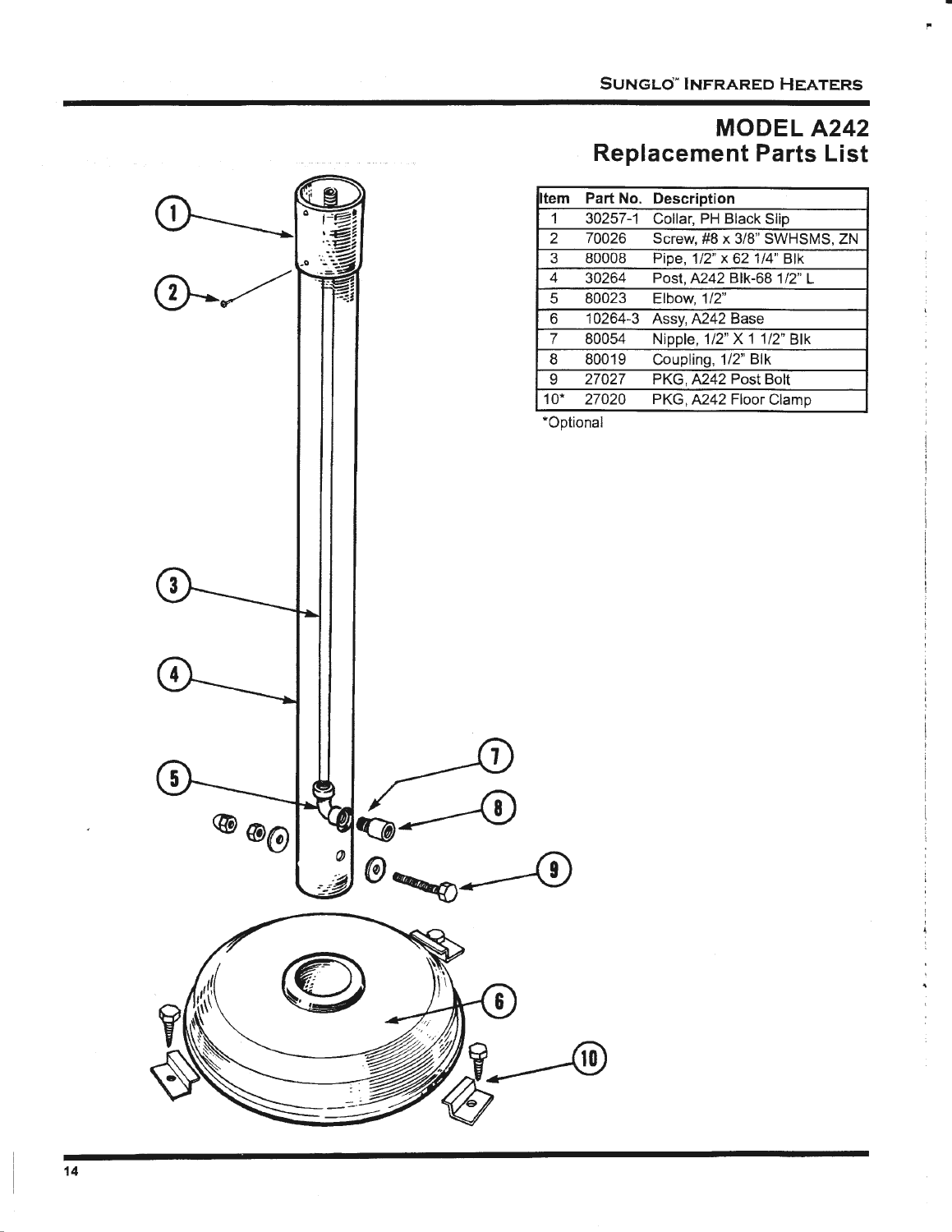

### MODEL A244 & A244V

#### Installation Instructions

- 1. Hanging Frame Mounting: Before attaching the heater to the U" shaped hanging frame, mount the frame in position to the overhead building structure. Use 1/2 inch diameter or larger bolts on each side leg. Position the frame to facilitate the connection of gas supply piping, and on models equipped with an electrical valve, the electrical supply wiring.
- 2. Gas Supply Piping: The piping provided with the heater is assembled to nestle in the channel of the hanging frame. Connect an additional length of 1/2 inch pipe long enough to clear the top of the frame.

Screw the heater onto the 1/2" NPT x 1 inch long nipple at the outlet end of the piping. The heater should be turned to allow the control handle to face in the desired direction.

Note: A 1/8 inch NPT plugged tapping, accessible for test gauge connection, must be installed immediately upstream of the gas supply connection to the heater. Use a suitable pipe thread sealant on all gas connections.

3. Heater Mounting: Set the heater (less ref lector) with the piping assembly attached into the suspended hanging frame. The piping will nestle in the hanging bracket channel. Install and tighten the two (2) 3/8 inch bolts supplied with the frame and firmly secure the base of the heater in place.

Electrical Supply: On the A244V 24 volt model, the electrical inlet is provided on the right side of the heater opposite the gas inlet piping. The electrician should supply a connection box as shown adjacent to the heater electrical inlet and run  $\frac{1}{2}$ " rigid waterproof conduit up to the right just inside the frame channel.

WARNING: The minimum fire hazard clearance marked on the heater must be maintained from vehicles parked below the heater.

The electrical input required to the heater is 0.550 Amps at 24V (rated at 8 Watts). A40VA transformer will service up to three (3) heaters.

A NEC Class 2, 24 volt transformer (20 VA rating) circuit must be supplied to the heater. The transformer is to be installed in the junction box or in accordance with local codes, but in no case closer than three (3) feet to the reflector.

- 4. Piping Hook-up: Connect the additional gas supply piping. Leak test all piping joints with a soap-water solution. Do NOT use a match to test for gas leaks.
- 5. Reflector Mounting: Attach the reflector by means of the three  $(3)$  stainless steel wingnuts at the top of the heater.
- 6. Heater Start-up: Follow the lighting and operating instructions on the rating plate attached to the hanging frame.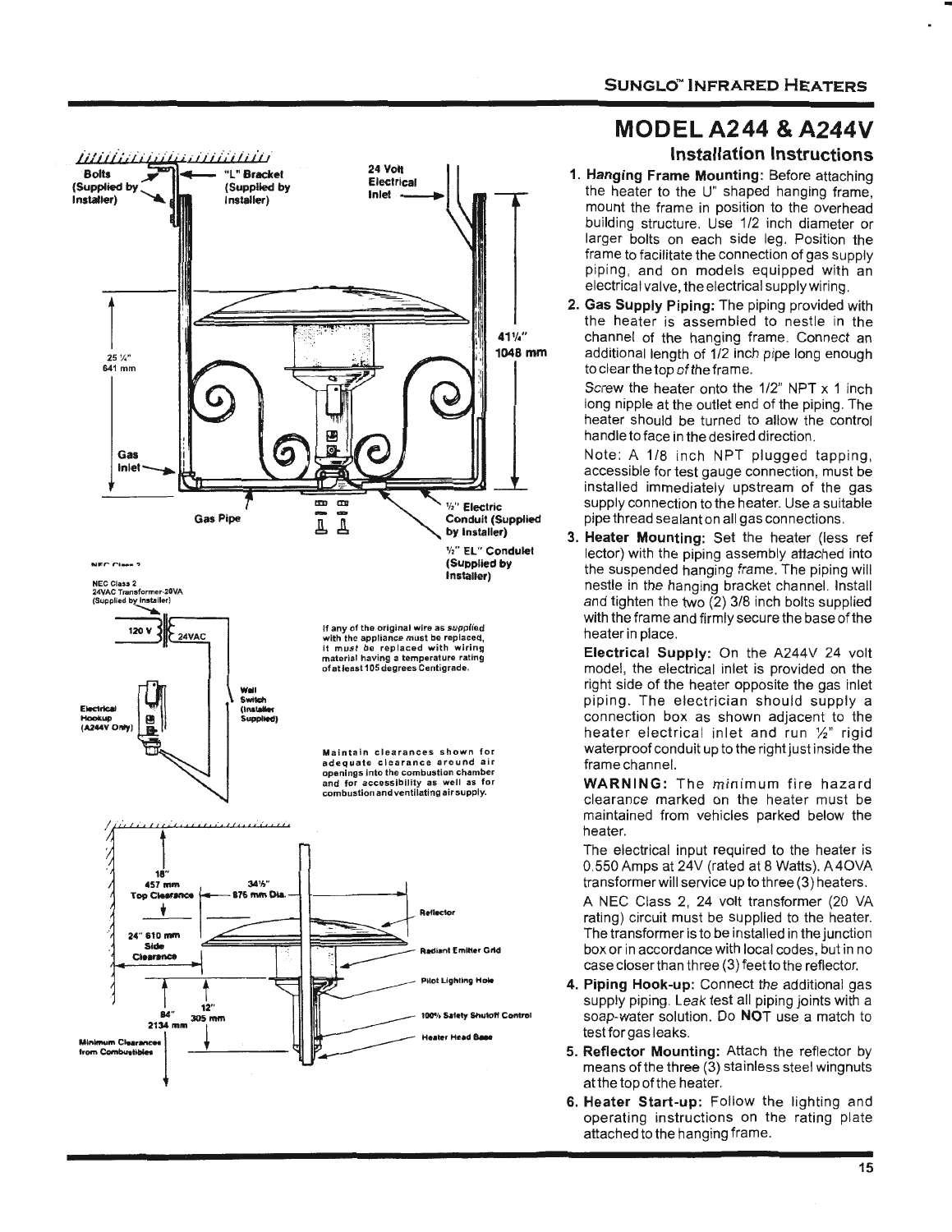### **MODELA242 Replacement Parts List**

| <b>Item</b>    |       | Part No. Description    |
|----------------|-------|-------------------------|
|                | 35031 | Frame, PH Hanging       |
| $\mathcal{P}$  | 80023 | Elbow, 1/2"             |
| $\overline{3}$ | 80036 | Nipple, 1/2" X 16 1/2"  |
| 4              | 8003  | Nipple, 1/2" X Close    |
| 5              | 70036 | Bolt, 3/8" X 2 1/2"-Hex |
| 6              | 70055 | Washer, 3/8" SAE Zn     |
| 7              | 70059 | Nut, 3/8"-16 Hex-Zn     |



 $\mathcal{A}^{\mathcal{A}}$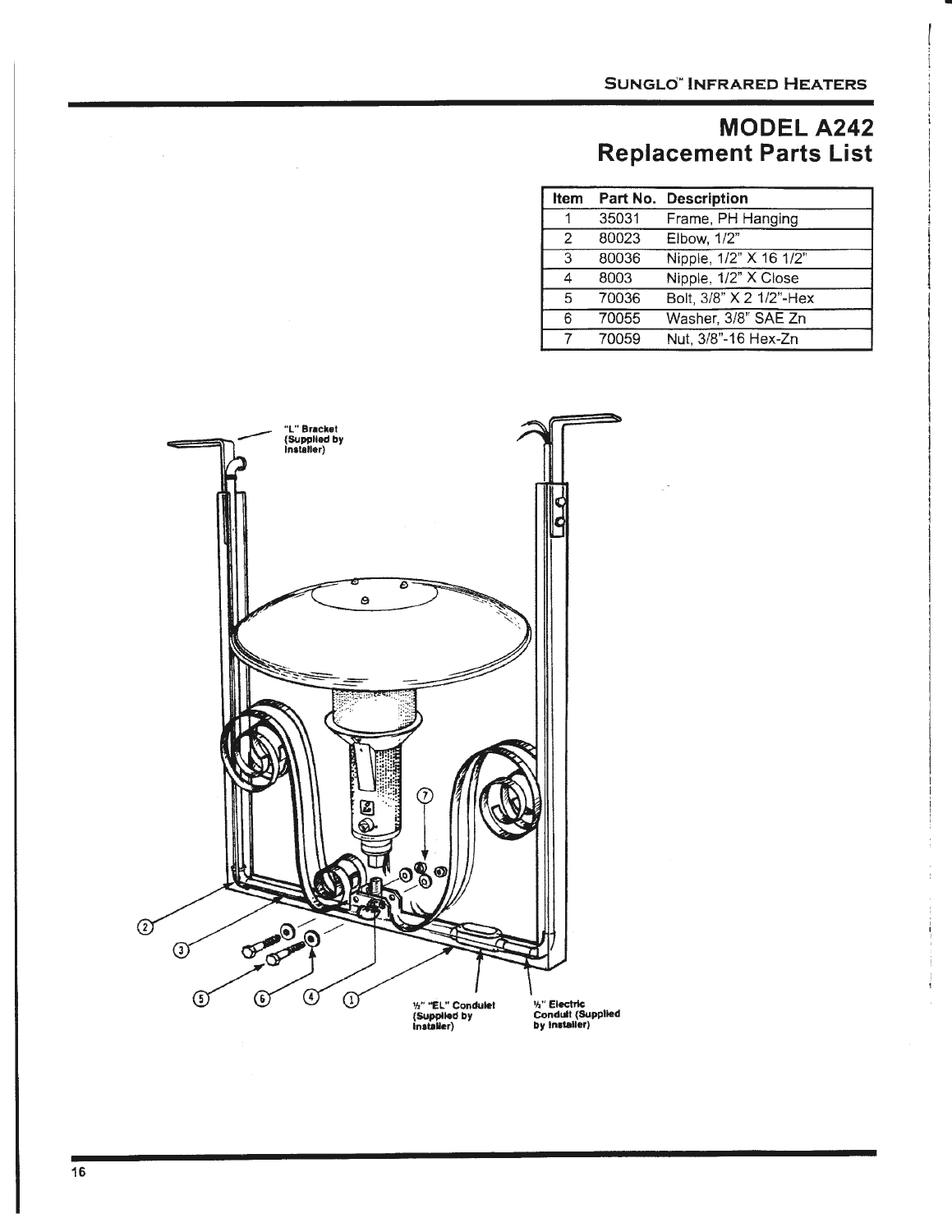**GAS-FIRED INFRARED HEATER** 

**MODEL E Series** 

The Sunglo™ E Series heaters have a new fully automatic 24 volt ignition and flame monitoring system. The E Series head is a direct replacement for Models A244V and PSA265V. Use the installation instructions provided for those heaters for the E Series.

Once the Sunglo™ E Series heater is properly installed and wired to an appropriate 24 volt power source, follow the lighting instructions below.

### **To Turn "ON" Heater:**

- 1.Turn the gas valve "ON".
- 2.Turn the electrical power"ON".

### **To Turn "OFF" Heater:**

- 1.Turn the electrical power "OFF".
- 2.Turn the gas valve "OFF".

### **A CAUTION**

If burner fails to ignite, shut OFF electrical power and wait (5) five minutes to repeat the lighting process.

## **WARNING**

**DO NOT attempt to light this heater manually.** 



It is recommended that multiple units be placed on individual switches to provide more flexibilty in heating, and, to allow for easy reset of a single unit.

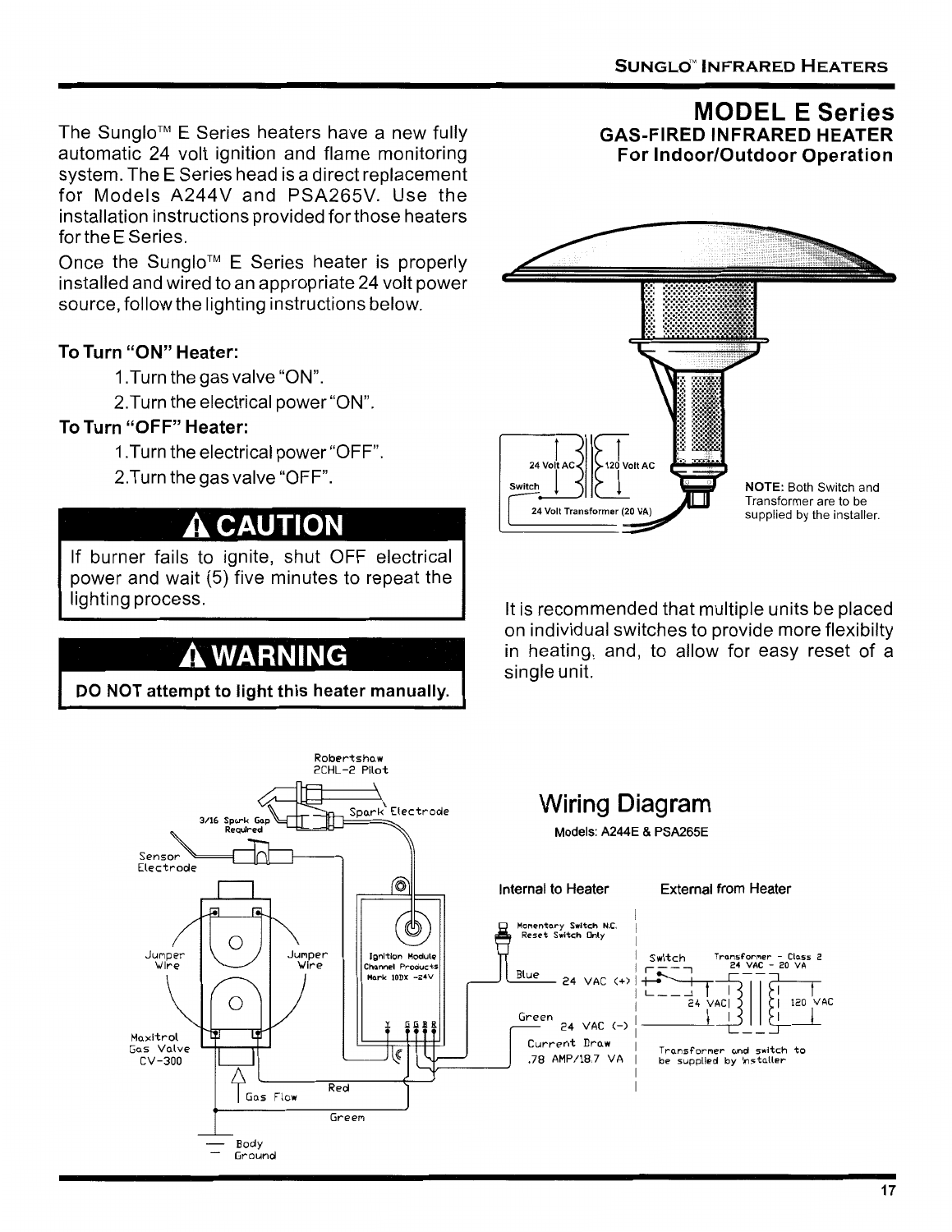#### **MODEL 265E & A244E GAS-FIRED INFRARED HEATER** For Indoor/Outdoor Operation



Parts not listed are common to all Sunglo heaters.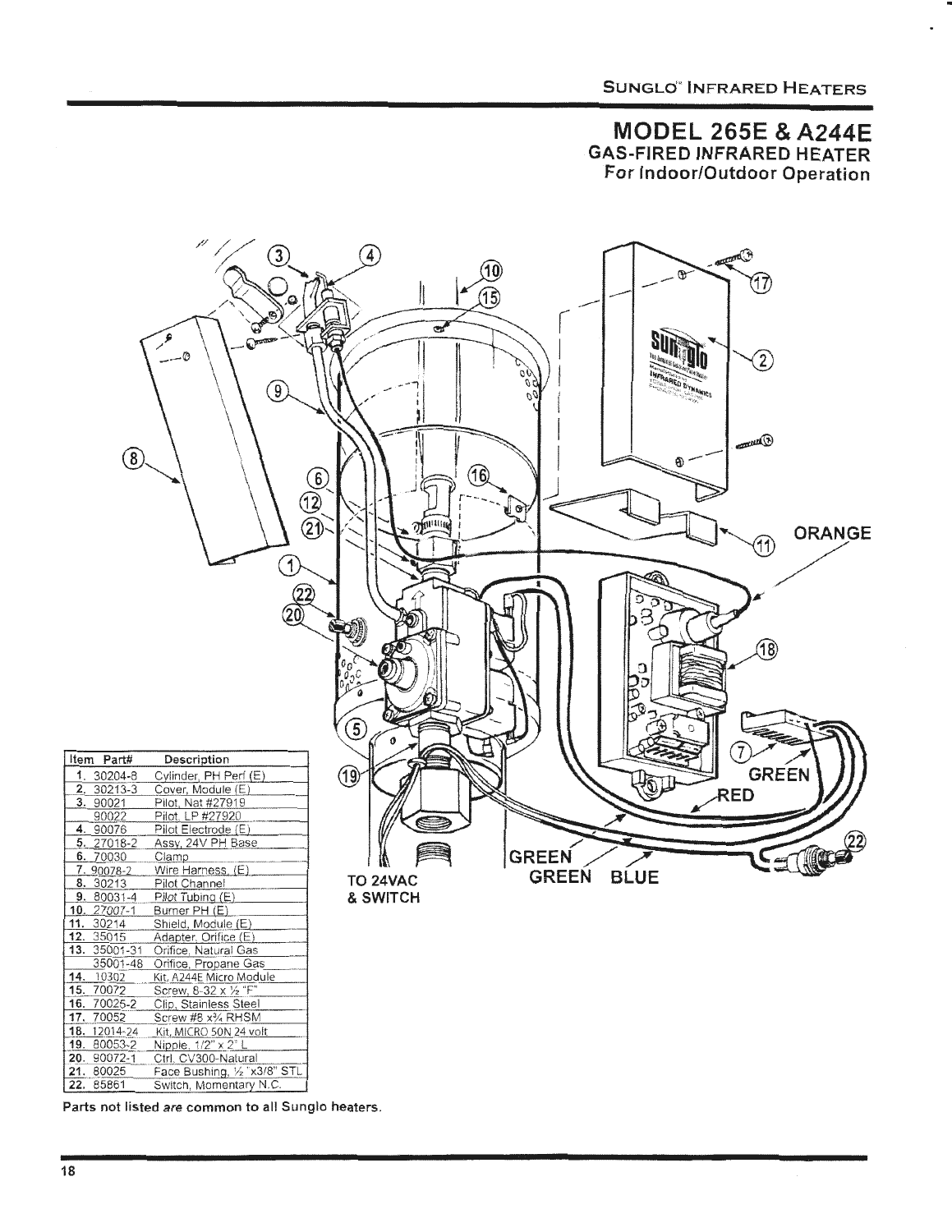### **MAINTENANCE AND TROUBLESHOOTING**



### **HEATER HEAD ASSEMBLY Replacement Parts List**

|    | Item Part No. | <b>Description</b>                            |
|----|---------------|-----------------------------------------------|
| 1  | 70017         | Nut. 1/4 - 20 Hex SS                          |
| 2  | 70024         | Washer, 1/4 SAE SS                            |
| 3  | 10261         | Reflector, PH                                 |
| 4  | 70006         | bolt, $\frac{1}{4}$ x $\frac{3}{4}$ Hex SS    |
| 5  | 70033         | Washer, 1/4 Inter SS                          |
| 6  | 27006         | Assy, PH Emitter Grid                         |
| 7  | 70025-2       | Clip, Stainless Steel                         |
| 8  | 30225         | Shield, PH Head                               |
| 9  | 30202         | Pan, PH Head                                  |
| 10 | 70005         | Screw, #8 x 1/2 SP SS                         |
| 11 | 30204-1       | Cylinder, PH Perf (7000)                      |
| 12 | 27007         | Assy, PH Burner Pltd                          |
| 13 | 70030         | Clamp, 1"                                     |
| 14 | 35001-31      | Orifice, #31 DS (Nat)                         |
|    | 35001-49      | Orifice, #49 DS (Propane)                     |
| 15 | 35012         | Adapter, Orifice %                            |
| 16 | 90002-3       | Control, 7000 MRLC Nat                        |
|    | 90003-3       | Control, 7000 ERLC Nat-24V                    |
|    | 90004-3       | Control, 7000 MLC-Propane                     |
| 17 | 80005         | Nipple, $\frac{1}{2} \times 2\frac{1}{8}$ Blk |
| 20 | 27018-1       | Assy, PH H Base                               |
|    | 27018-2       | Assy, 24V PH Head Base                        |
| 21 | 90031         | Thermocouple T46518                           |
| 22 | 80031         | Tubing, AL-1/4 x 14L                          |
| 23 | 90021         | Pilot, Natural #27919                         |
|    | 90022         | Pilot, Propane 327920                         |
| 24 | 90015         | Natural Pilot Orifice                         |
|    | 90016         | Propane Pilot Orifice                         |
| 25 | 30258         | PH Pilot Shield                               |
| 26 | 27025         | Assy, 7000 Handle                             |
| 27 | 30213         | Channel, PH Pilot                             |
| 28 | 70020         | Screw, #10 x 11/4 SS                          |
| 29 | 30299         | Cover, PH Pilot Hole                          |
| 30 | 80026         | Tubing Fastener-1/4"                          |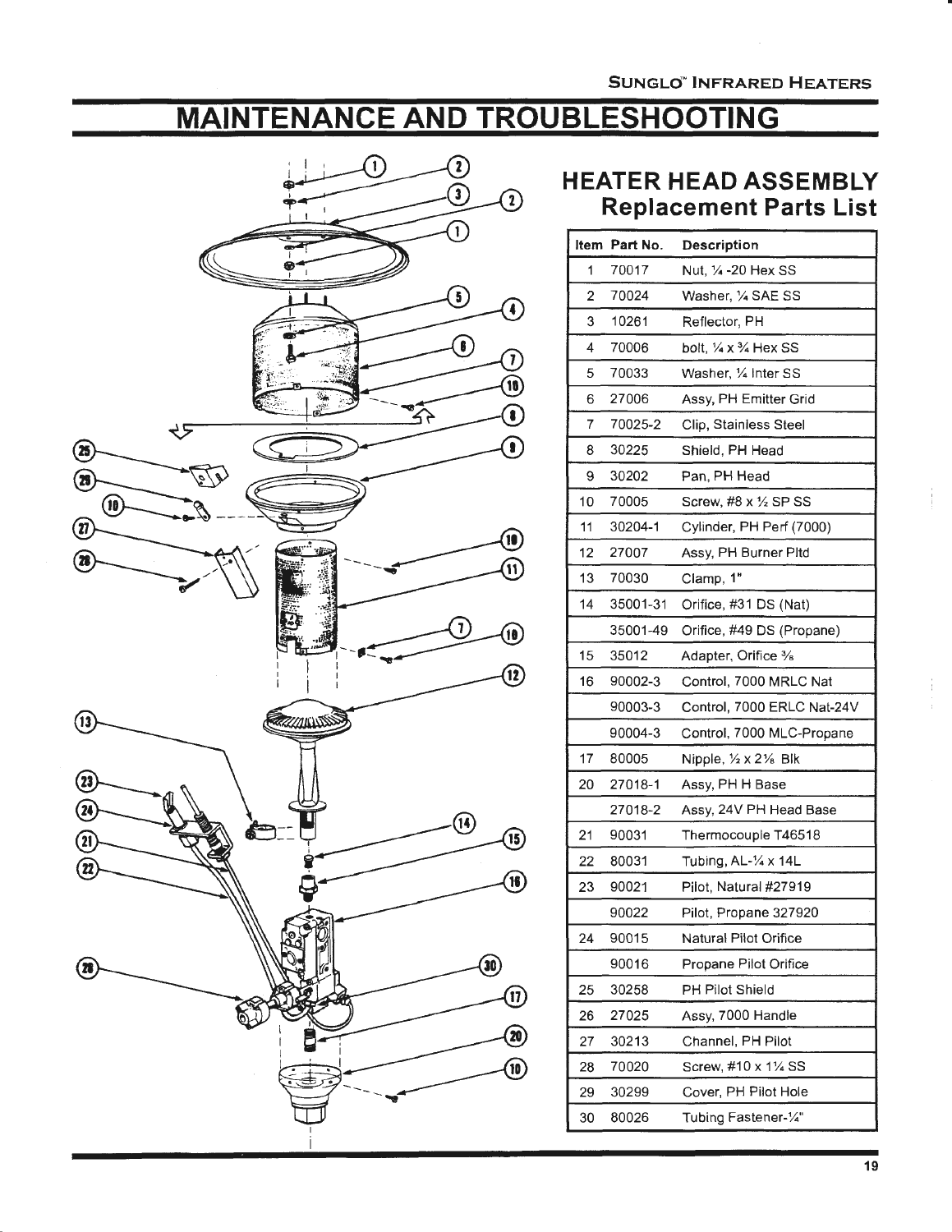#### **SUNGLd" INFRARED HEATERS**

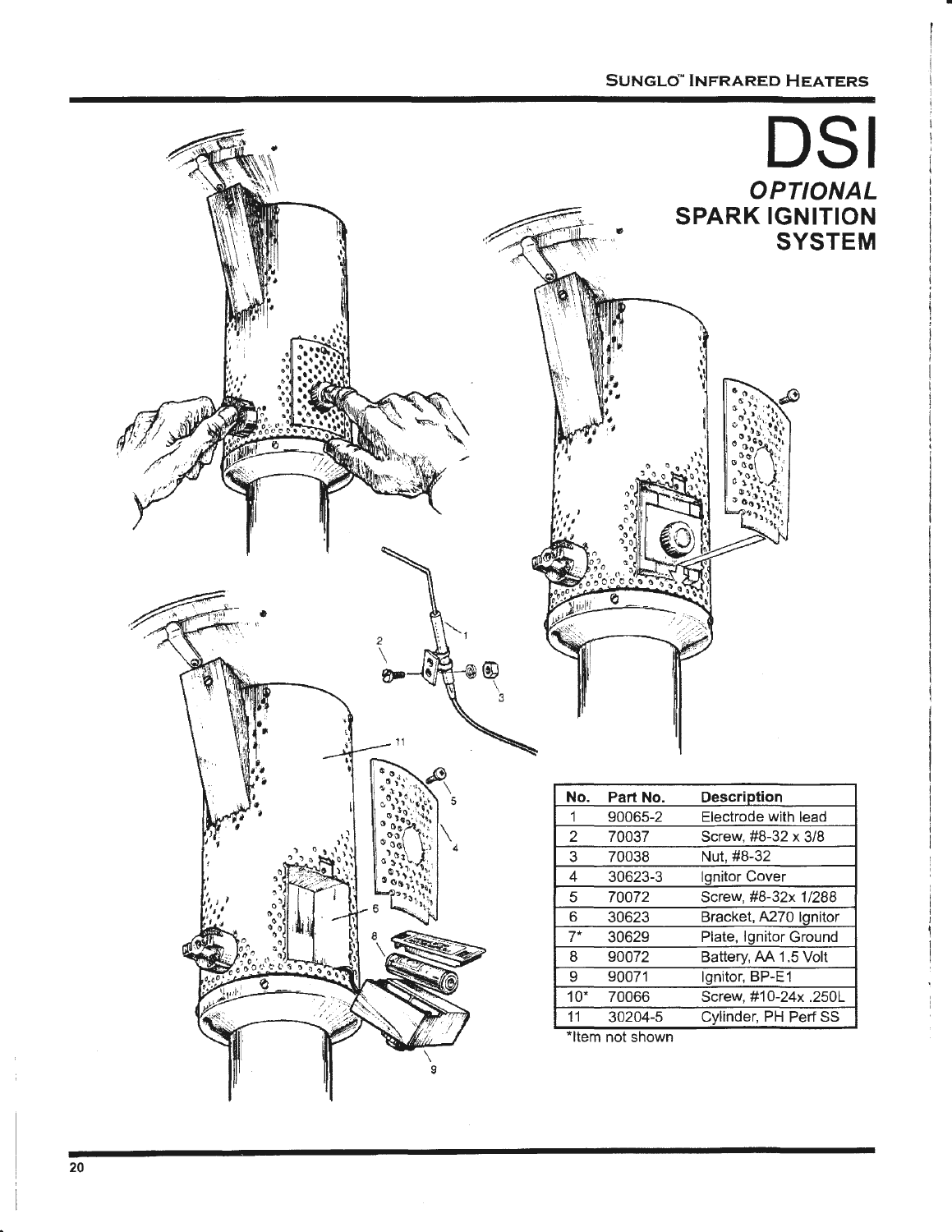## **BASIC HEATER DISASSEMBLY**

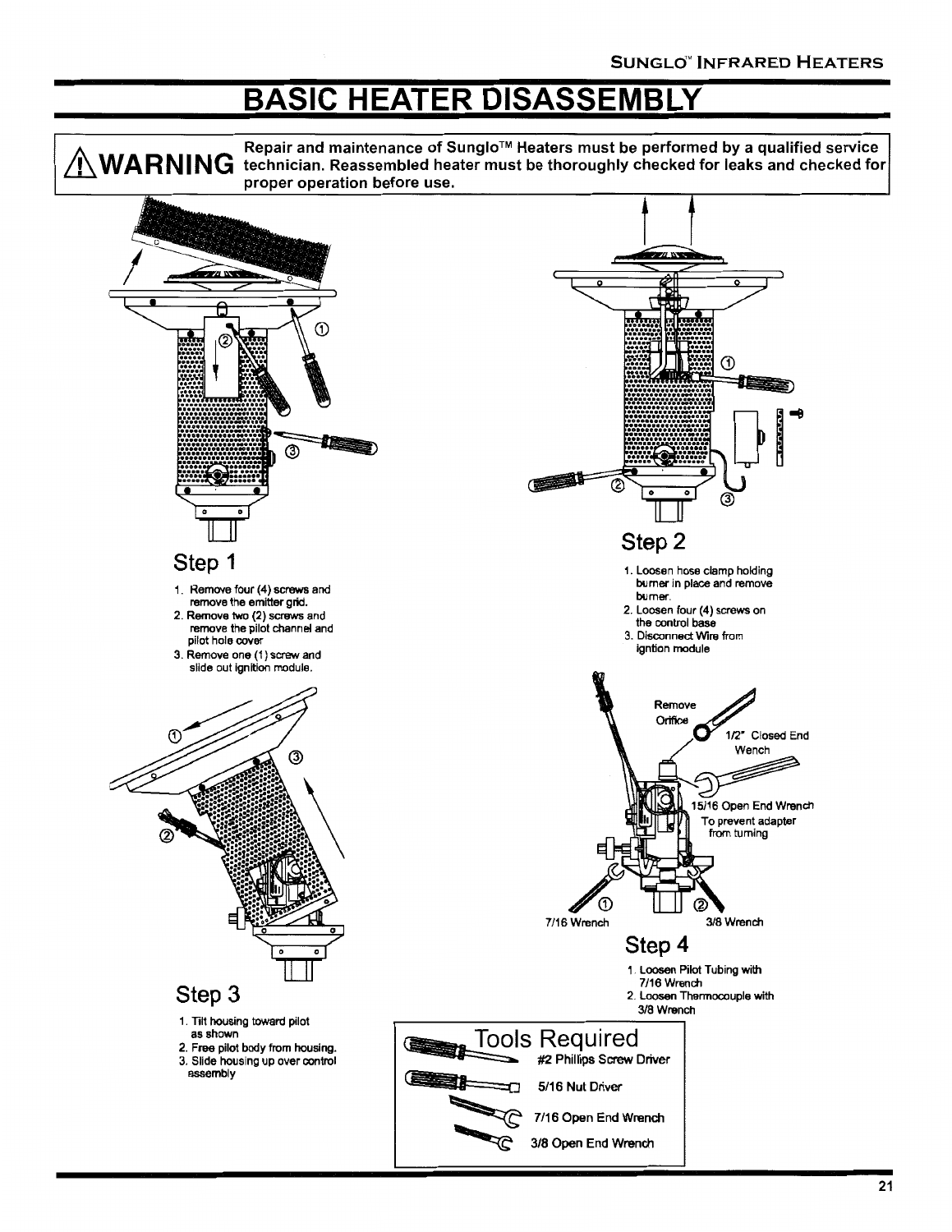

### **Heater Maintenance**

Heater maintenance or repair should only be performed by qualified service personnel such as a licensed heating, ventilation, and air conditioning contractor familiar with this type of heater.

### **Safety Inspection Checklist**

- For optimum performance and safety, it is recommended that all installation, service and annual inspection be done by a qualified agency. Below is a basic guideline for inspection. A more comprehensive inspection may be required depending on the initial inspection of the heaters .
- Make sure the heater *Installation, Operation and Maintenance Manual* is legible. Keep manual in a clean dry place. Contact the manufacturer for replacement of labels or manuals .
- Make sure the area around the heater is free of combustibles.
- Reflector should be in good condition and free of dust and debris
- $\checkmark$  Make sure the heater is mounted securely and there is no corrosion or damage to the post or mounting brackets .
- $\checkmark$  Inspect emitter grid for cracks or bubbles. Using a wire brush remove any soot, scale or debris from the inside of the emitter grid.
- $\checkmark$  Check the gas line for leaks using soapy water at all joint and connections.
- $\checkmark$  Light heater to verify proper ignition. If heater fails to light, clean pilot and replace thermocouple if required .
- Inspect electrodes for cracks. With the heater off verify the ignition electrode arcs to the top of the pilot hood.
- If heater fails to heat properly, burner and orifice will need to be cleaned.
- Observe flames. If flame has a bright yellow appearance or black soot accumulates on the emitter grid both the burner and emitter grid need to be cleaned thoroughly.
- Make sure the heater control operates easily.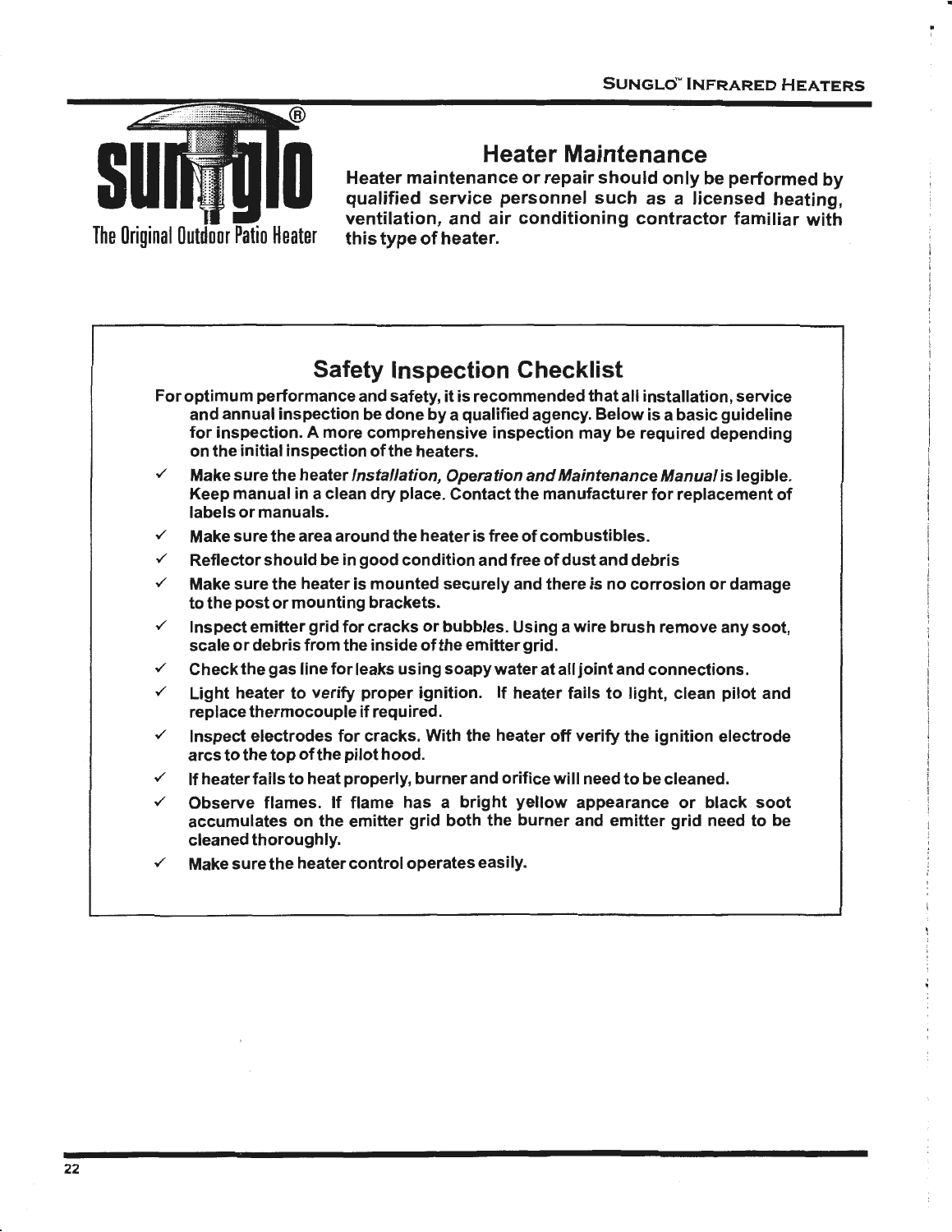## **TROUBLESHOOTING**

| <b>MANUAL CONTROL</b>                 |                                                 |
|---------------------------------------|-------------------------------------------------|
| <b>Problem</b>                        | <b>Possible Causes</b>                          |
| Pilot will not light                  | • Air in gas line                               |
|                                       | • Low gas pressure                              |
|                                       | · Gas line turned "Off"                         |
|                                       | • Blockage in gas line                          |
| Pilot does not stay lit               | • Damaged thermocouple                          |
|                                       | • Corrosion of thermocouple connection to valve |
|                                       | • Damaged Gas Valve                             |
|                                       | • Wind exceeding 10 mph                         |
| Main burner does not light            | • Low gas pressure                              |
|                                       | • Blockage in the main orifice                  |
|                                       | · Obstruction inside the burner                 |
| <b>MANUAL CONTROL WITH DSI</b>        |                                                 |
| Problem                               | <b>Possible Causes</b>                          |
| No Spark                              | • Weak battery                                  |
|                                       | • Damaged Electrode or wiring                   |
|                                       | • Ground Plate not in place                     |
|                                       | • Loose wire                                    |
| Spark will not light pilot            | • No gas to pilot                               |
|                                       | • Electrode not sparking to pilot hood          |
|                                       | · Improper electrode gap (3/16")                |
| <b>AUTOMATIC GAS VALVE (V SERIES)</b> |                                                 |
| <b>Problem</b>                        | <b>Possible Causes</b>                          |
| Main burner does not light            | • No power to the heater (24 VAC)               |
|                                       | • Control knob not in "On' position             |
|                                       | ELECTRONIC CONTROL SYSTEM (E SERIES)            |
| Problem                               | <b>Possible Causes</b>                          |
| No Spark to Electrode                 | • Improper electrode gap (3/16")                |
|                                       | · Damaged electrode or wiring                   |
|                                       | • Damaged ground wire                           |
|                                       | • No gas to pilot                               |
| Gas Valve does not open               | . No power to the heater (24 VAC)               |
|                                       | • Loose or damaged wiring to gas valve          |
|                                       | · Damaged gas valve                             |
| <b>Heater Shuts Down</b>              | • Wind exceeding 10 mph                         |
|                                       | • Sensing Electrode damaged or out of position  |
|                                       |                                                 |